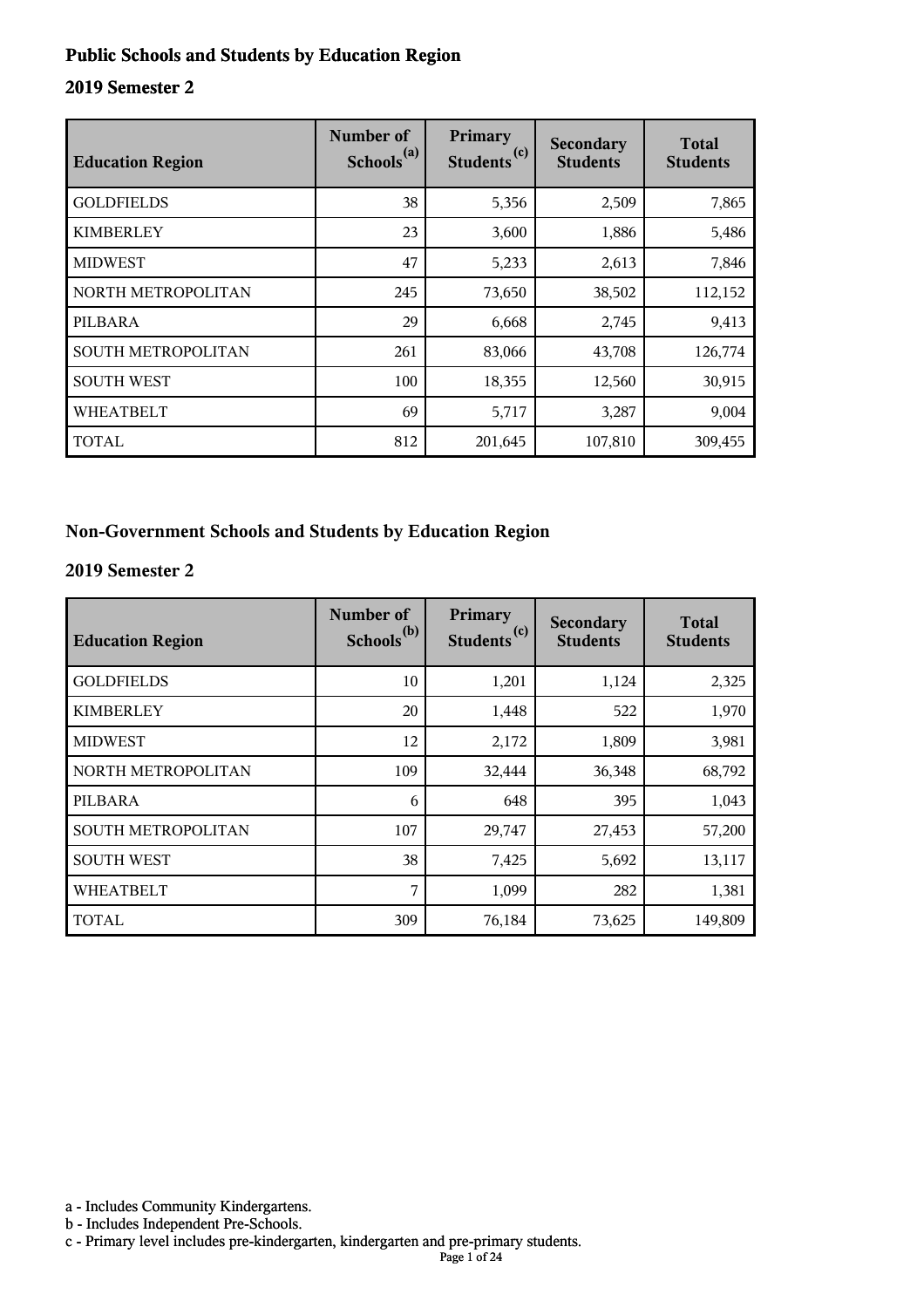## **Public Schools and Students in Goldfields Education Region**

| <b>Education Region</b>           | Primary<br><b>Students</b> | Secondary<br><b>Students</b> | <b>Total</b><br><b>Students</b> |
|-----------------------------------|----------------------------|------------------------------|---------------------------------|
| <b>BOULDER PRIMARY SCHOOL</b>     | 322                        | $\mathbf{0}$                 | 322                             |
| CASCADE PRIMARY SCHOOL            | 27                         | $\mathbf{0}$                 | 27                              |
| CASTLETOWN PRIMARY SCHOOL         | 506                        | $\mathbf{0}$                 | 506                             |
| CONDINGUP PRIMARY SCHOOL          | 51                         | $\boldsymbol{0}$             | 51                              |
| COOLGARDIE PRIMARY SCHOOL         | 53                         | $\boldsymbol{0}$             | 53                              |
| EAST KALGOORLIE PRIMARY SCHOOL    | 139                        | $\boldsymbol{0}$             | 139                             |
| EASTERN GOLDFIELDS COLLEGE        | $\mathbf{0}$               | 427                          | 427                             |
| <b>EASTERN GOLDFIELDS ES CTRE</b> | $\mathbf{0}$               | 29                           | 29                              |
| <b>ESPERANCE ED SUP CTRE</b>      | $\boldsymbol{0}$           | 18                           | 18                              |
| ESPERANCE PRIMARY SCHOOL          | 482                        | $\boldsymbol{0}$             | 482                             |
| ESPERANCE SENIOR HIGH SCHOOL      | $\boldsymbol{0}$           | 897                          | 897                             |
| HANNANS PRIMARY SCHOOL            | 395                        | $\mathbf{0}$                 | 395                             |
| HOPETOUN PRIMARY SCHOOL           | 44                         | $\mathbf{0}$                 | 44                              |
| JERDACUTTUP PRIMARY SCHOOL        | 12                         | $\boldsymbol{0}$             | 12                              |
| KALGOORLIE PRIMARY SCHOOL         | 450                        | $\boldsymbol{0}$             | 450                             |
| KALGOORLIE SCHOOL OF THE AIR      | 68                         | $\boldsymbol{0}$             | 68                              |
| KALGOORLIE-BOULDER COM HS         | $\theta$                   | 765                          | 765                             |
| KAMBALDA PRIMARY SCHOOL           | 84                         | $\boldsymbol{0}$             | 84                              |
| KAMBALDA WEST DISTRICT HIGH SCH   | 148                        | 85                           | 233                             |
| LAKE KING PRIMARY SCHOOL          | 48                         | $\boldsymbol{0}$             | 48                              |
| <b>LAVERTON SCHOOL</b>            | 62                         | 30                           | 92                              |
| LEINSTER COMMUNITY SCHOOL         | 88                         | 6                            | 94                              |
| LEONORA DISTRICT HIGH SCHOOL      | 68                         | 29                           | 97                              |
| MENZIES COM SCHOOL                | 12                         | 3                            | 15                              |
| MOUNT MARGARET REM COM SCHOOL     | 15                         | $\boldsymbol{0}$             | 15                              |
| MUNGLINUP PRIMARY SCHOOL          | 10                         | $\mathbf{0}$                 | 10                              |
| NGAANYATJARRA LANDS SCHOOL        | 214                        | 123                          | 337                             |
| NORSEMAN DISTRICT HIGH SCHOOL     | 40                         | 34                           | 74                              |
| NORTH KALGOORLIE PRIMARY SCHOOL   | 475                        | $\mathbf{0}$                 | 475                             |
| NULSEN PRIMARY SCHOOL             | 182                        | 0                            | 182                             |
| <b>O'CONNOR ED SUP CTRE</b>       | 33                         | 0                            | 33                              |
| O'CONNOR PRIMARY SCHOOL           | 737                        | $\mathbf{0}$                 | 737                             |
| RAVENSTHORPE DISTRICT HIGH SCH    | 77                         | 35                           | 112                             |
| <b>SALMON GUMS PRIMARY SCHOOL</b> | 18                         | $\mathbf{0}$                 | 18                              |
| <b>SCADDAN PRIMARY SCHOOL</b>     | 23                         | 0                            | 23                              |
| SOUTH KALGOORLIE PRIMARY SCHOOL   | 396                        | 0                            | 396                             |
| TJUNTJUNTJARA REM COM SCH         | 22                         | 8                            | 30                              |
| WILUNA REM COMM SCHOOL            | 55                         | 20                           | 75                              |
| TOTAL                             | 5,356                      | 2,509                        | 7,865                           |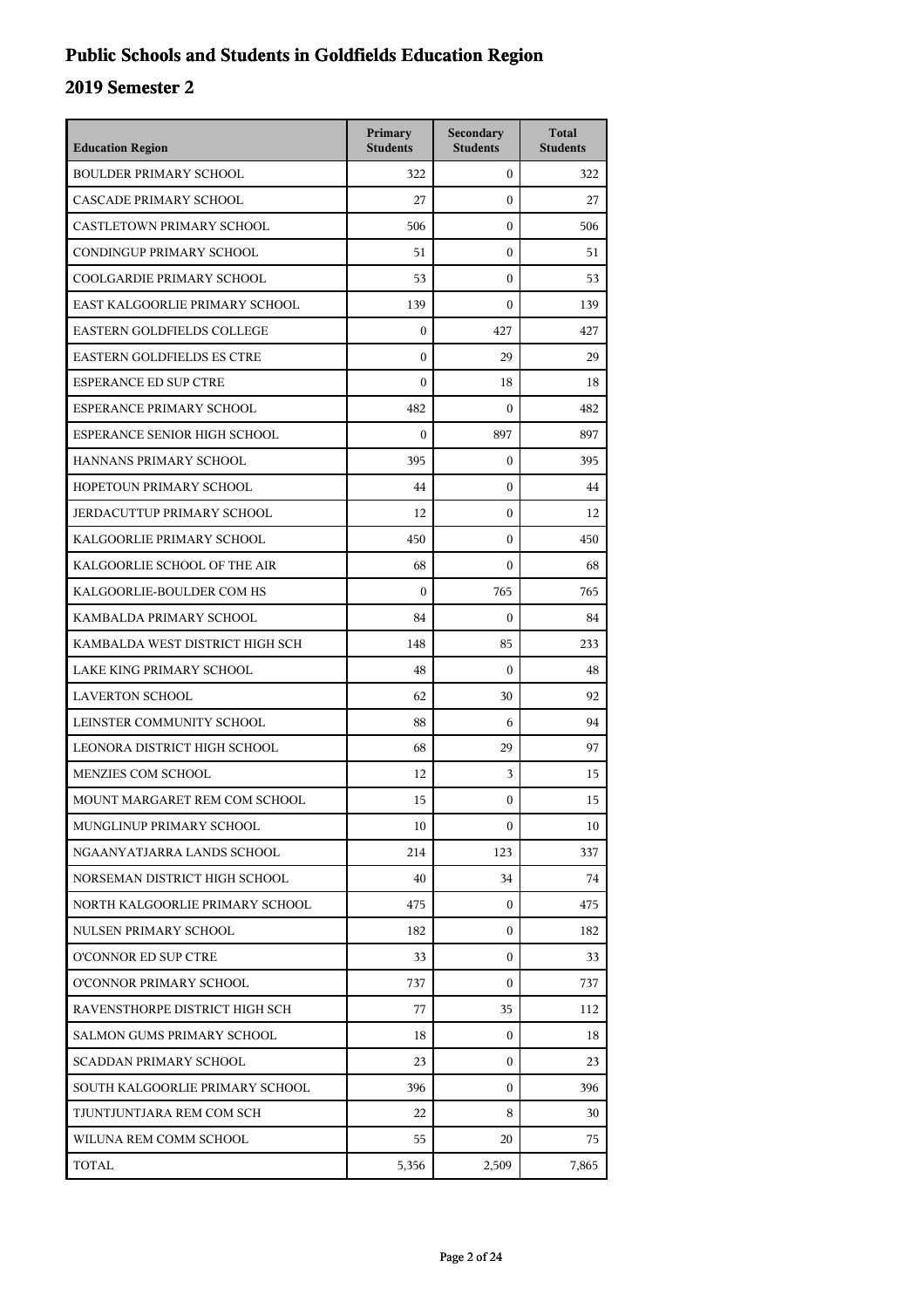## **Public Schools and Students in Kimberley Education Region**

| <b>Education Region</b>            | Primary<br><b>Students</b> | Secondary<br><b>Students</b> | <b>Total</b><br><b>Students</b> |
|------------------------------------|----------------------------|------------------------------|---------------------------------|
| BAYULU REM COM SCHOOL              | 80                         | $\Omega$                     | 80                              |
| <b>BROOME NORTH PRIMARY SCHOOL</b> | 325                        | $\theta$                     | 325                             |
| <b>BROOME PRIMARY SCHOOL</b>       | 402                        | $\Omega$                     | 402                             |
| <b>BROOME SENIOR HIGH SCHOOL</b>   | $\theta$                   | 844                          | 844                             |
| CABLE BEACH PRIMARY SCHOOL         | 384                        | $\mathbf{0}$                 | 384                             |
| DAWUL REM COM SCHOOL               | 9                          | $\theta$                     | $\mathbf Q$                     |
| DERBY DISTRICT HIGH SCHOOL         | 420                        | 187                          | 607                             |
| DJUGERARI REM COM SCHOOL           | 12                         | $\theta$                     | 12                              |
| <b>EAST KIMBERLEY COLLEGE</b>      | 638                        | 355                          | 993                             |
| FITZROY VALLEY DIST HIGH SCH       | 127                        | 139                          | 266                             |
| HALLS CREEK DISTRICT HIGH SCH      | 229                        | 154                          | 383                             |
| JUNGDRANUNG REM COM SCHOOL         | 10                         | $\mathbf{0}$                 | 10                              |
| KALUMBURU REM COM SCHOOL           | 53                         | 30                           | 83                              |
| KIMBERLEY SCHOOL OF THE AIR        | 33                         | $\Omega$                     | 33                              |
| LA GRANGE REM COM SCHOOL           | 97                         | 57                           | 154                             |
| <b>LOOMA REM COM SCHOOL</b>        | 71                         | 26                           | 97                              |
| MULUDJA REM COM SCHOOL             | 39                         | $\theta$                     | 39                              |
| NGALAPITA REM COM SCHOOL           | 9                          | 3                            | 12                              |
| ONE ARM POINT REM COM SCHOOL       | 89                         | 33                           | 122                             |
| ROEBUCK PRIMARY SCHOOL             | 448                        | $\theta$                     | 448                             |
| WANANAMI REM COM SCHOOL            | 31                         | $\theta$                     | 31                              |
| WANGKATJUNGKA REM COM SCHOOL       | 32                         | $\overline{4}$               | 36                              |
| WYNDHAM DISTRICT HIGH SCHOOL       | 62                         | 54                           | 116                             |
| TOTAL                              | 3,600                      | 1,886                        | 5,486                           |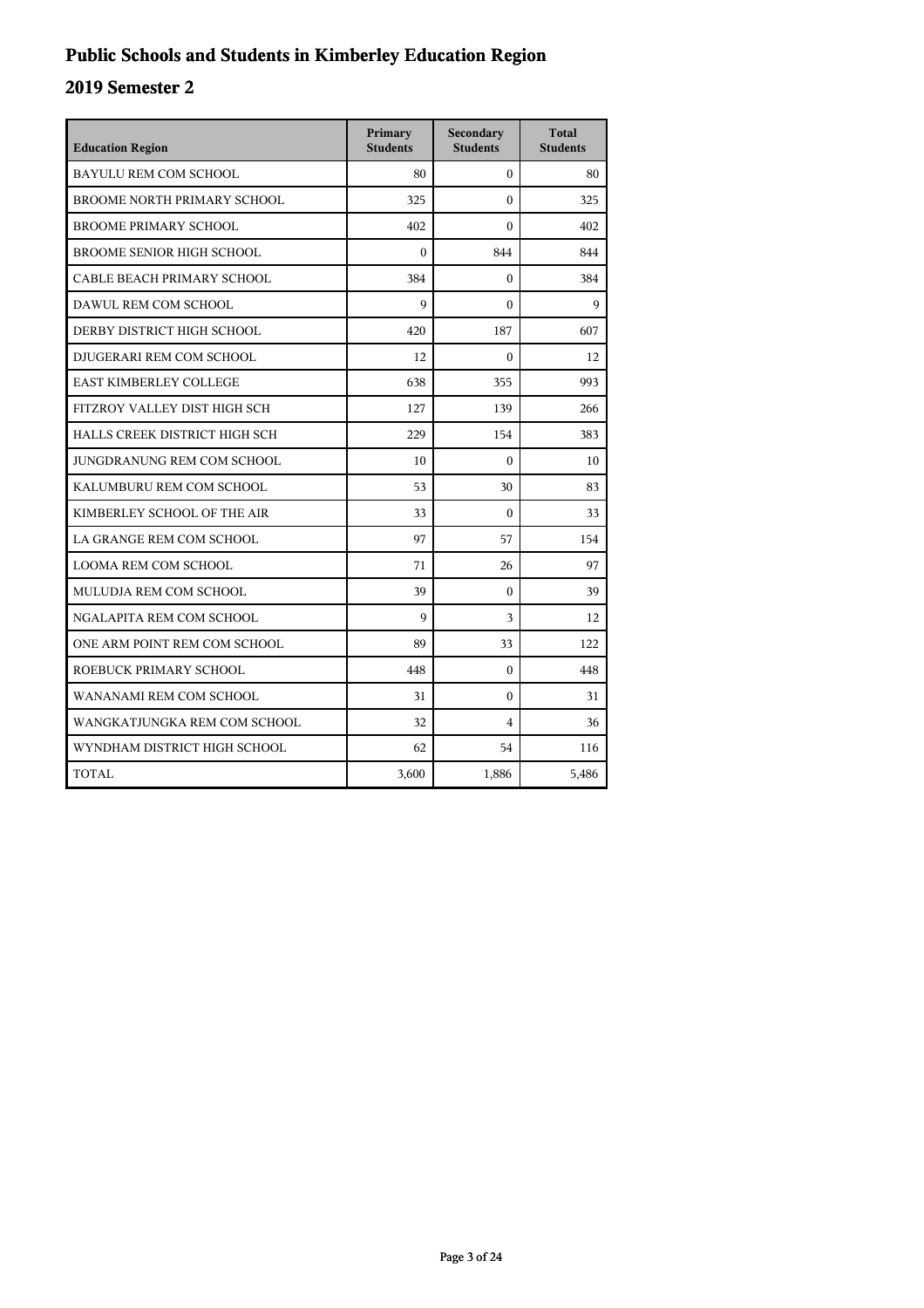## **Public Schools and Students in Midwest Education Region**

| <b>Education Region</b>             | Primary<br><b>Students</b> | Secondary<br><b>Students</b> | <b>Total</b><br><b>Students</b> |
|-------------------------------------|----------------------------|------------------------------|---------------------------------|
| ALLENDALE PRIMARY SCHOOL            | 432                        | $\overline{0}$               | 432                             |
| BADGINGARRA PRIMARY SCHOOL          | 22                         | $\mathbf{0}$                 | 22                              |
| <b>BEACHLANDS PRIMARY SCHOOL</b>    | 121                        | $\mathbf{0}$                 | 121                             |
| <b>BINNU PRIMARY SCHOOL</b>         | 18                         | $\mathbf{0}$                 | 18                              |
| BLUFF POINT PRIMARY SCHOOL          | 254                        | $\mathbf{0}$                 | 254                             |
| BURRINGURRAH REM COM SCHOOL         | 23                         | 9                            | 32                              |
| CARNAMAH DISTRICT HIGH SCHOOL       | 48                         | 39                           | 87                              |
| CARNARVON COMMUNITY COLLEGE         | 253                        | 150                          | 403                             |
| CARNARVON SCHOOL OF THE AIR         | 39                         | $\mathbf{0}$                 | 39                              |
| <b>CERVANTES PRIMARY SCHOOL</b>     | 44                         | $\Omega$                     | 44                              |
| CHAMPION BAY SENIOR HIGH SCHOOL     | $\mathbf{0}$               | 753                          | 753                             |
| CHAPMAN VALLEY PRIMARY SCHOOL       | 26                         | $\mathbf{0}$                 | 26                              |
| <b>COOROW PRIMARY SCHOOL</b>        | 35                         | $\mathbf{0}$                 | 35                              |
| <b>CUE PRIMARY SCHOOL</b>           | 12                         | $\mathbf{0}$                 | 12                              |
| DANDARAGAN PRIMARY SCHOOL           | 46                         | $\Omega$                     | 46                              |
| DONGARA DISTRICT HIGH SCHOOL        | 315                        | 119                          | 434                             |
| ENEABBA PRIMARY SCHOOL              | 24                         | $\Omega$                     | 24                              |
| EXMOUTH DISTRICT HIGH SCHOOL        | 279                        | 167                          | 446                             |
| GASCOYNE JUNCTION REM COM SCH       | 10                         | $\mathbf{0}$                 | 10                              |
| <b>GERALDTON PRIMARY SCHOOL</b>     | 375                        | $\Omega$                     | 375                             |
| <b>GERALDTON SENIOR HIGH SCHOOL</b> | $\mathbf{0}$               | 866                          | 866                             |
| HOLLAND STREET SCHOOL               | 31                         | 24                           | 55                              |
| JURIEN BAY DISTRICT HIGH SCHOOL     | 154                        | 116                          | 270                             |
| KALBARRI DISTRICT HIGH SCHOOL       | 110                        | 80                           | 190                             |
| LEEMAN PRIMARY SCHOOL               | 23                         | 0                            | 23                              |
| MEEKATHARRA DISTRICT HIGH SCH       | 81                         | 26                           | 107                             |
| MEEKATHARRA SCHOOL OF THE AIR       | 30                         | $\Omega$                     | 30                              |
| MINGENEW PRIMARY SCHOOL             | 76                         | $\mathbf{0}$                 | 76                              |
| MORAWA DISTRICT HIGH SCHOOL         | 102                        | 80                           | 182                             |
| MOUNT MAGNET DISTRICT HIGH SCH      | 58                         | 25                           | 83                              |
| MOUNT TARCOOLA PRIMARY SCHOOL       | 394                        | $\Omega$                     | 394                             |
| MULLEWA DISTRICT HIGH SCHOOL        | 48                         | 34                           | 82                              |
| NORTHAMPTON DISTRICT HIGH SCH       | 98                         | 34                           | 132                             |
| PERENJORI PRIMARY SCHOOL            | 44                         | 0                            | 44                              |
| PIA WADJARRI REM COM SCHOOL         | 12                         | 1                            | 13                              |
| RANGEWAY PRIMARY SCHOOL             | 312                        | $\Omega$                     | 312                             |
| SHARK BAY SCHOOL                    | 58                         | 25                           | 83                              |
| THREE SPRINGS PRIMARY SCHOOL        | 52                         | $\mathbf{0}$                 | 52                              |
| USELESS LOOP PRIMARY SCHOOL         | 29                         | $\mathbf{0}$                 | 29                              |
| WA COL OF AGRI - MORAWA             | $\mathbf{0}$               | 62                           | 62                              |
| WAGGRAKINE PRIMARY SCHOOL           | 547                        | $\mathbf{0}$                 | 547                             |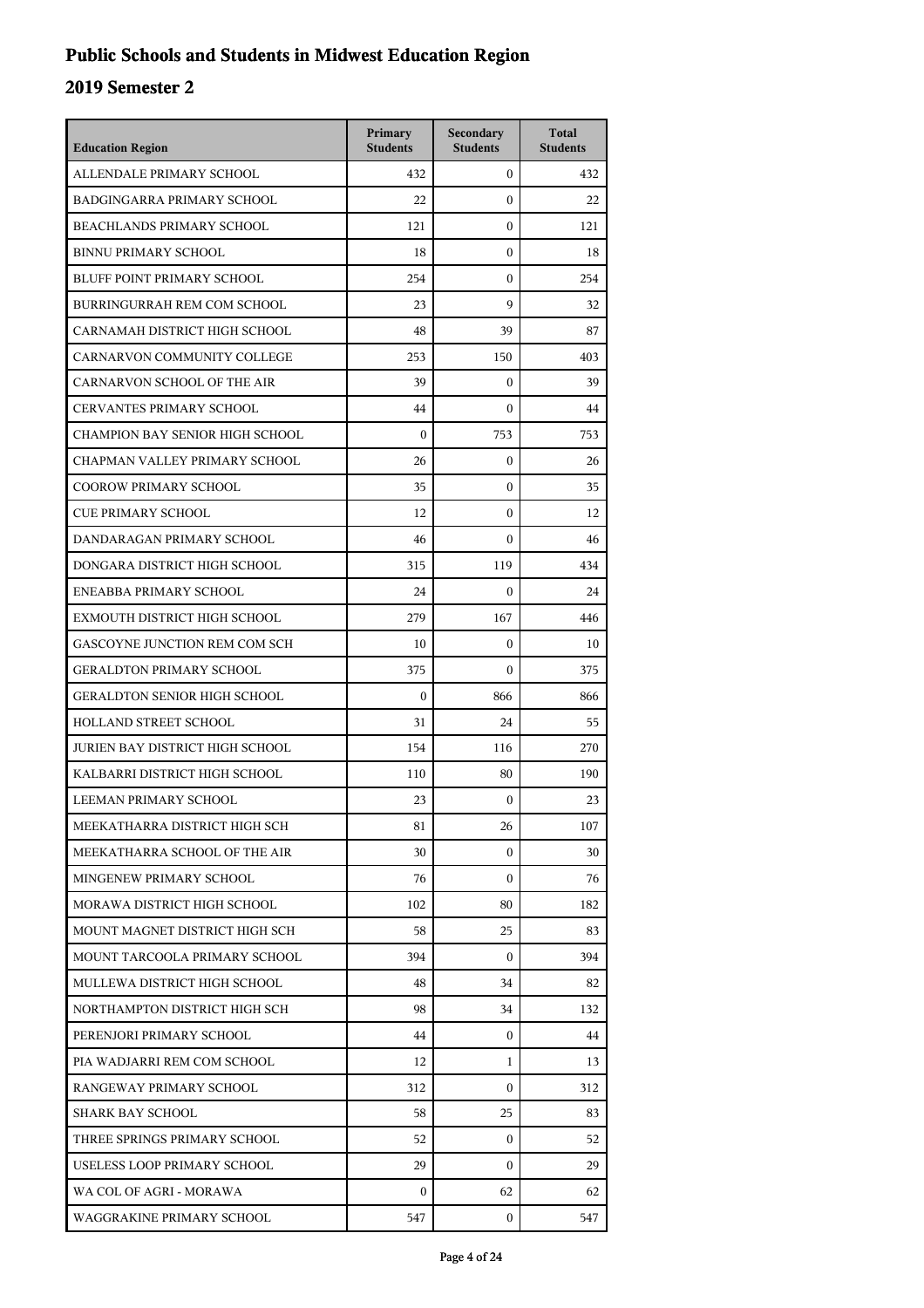## **Public Schools and Students in Midwest Education Region**

| <b>Education Region</b>    | Primary<br><b>Students</b> | Secondary<br><b>Students</b> | <b>Total</b><br><b>Students</b> |
|----------------------------|----------------------------|------------------------------|---------------------------------|
| WALKAWAY PRIMARY SCHOOL    | 71                         | 0                            | 71                              |
| WANDINA PRIMARY SCHOOL     | 452                        | 0                            | 452                             |
| WATHEROO PRIMARY SCHOOL    | 17                         | 0                            | 17                              |
| YALGOO PRIMARY SCHOOL      | 26                         | 0                            | 26                              |
| YULGA JINNA REM COM SCHOOL | 10                         | $\mathbf{3}$                 | 13                              |
| YUNA PRIMARY SCHOOL        | 22                         | C                            | 22                              |
| TOTAL                      | 5,233                      | 2,613                        | 7,846                           |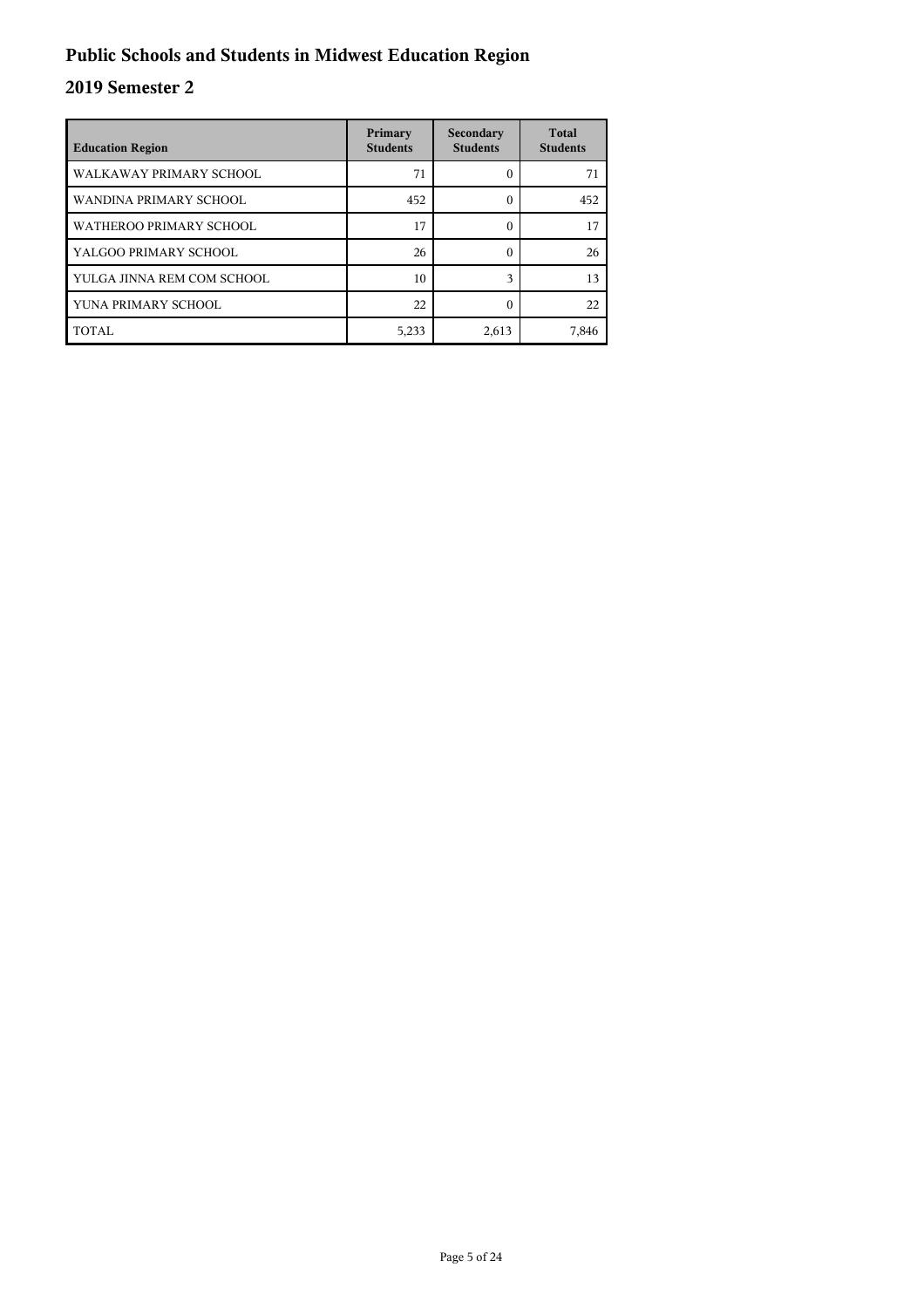| <b>Education Region</b>             | Primary<br><b>Students</b> | Secondary<br><b>Students</b> | <b>Total</b><br><b>Students</b> |
|-------------------------------------|----------------------------|------------------------------|---------------------------------|
| ALINJARRA PRIMARY SCHOOL            | 370                        | $\mathbf{0}$                 | 370                             |
| ALKIMOS BEACH PRIMARY SCHOOL        | 568                        | $\mathbf{0}$                 | 568                             |
| ALKIMOS PRIMARY SCHOOL              | 583                        | $\mathbf{0}$                 | 583                             |
| ANNE HAMERSLEY PRIMARY SCHOOL       | 490                        | $\mathbf{0}$                 | 490                             |
| ANZAC TERRACE PRIMARY SCHOOL        | 362                        | 0                            | 362                             |
| ARBOR GROVE PRIMARY SCHOOL          | 712                        | $\mathbf{0}$                 | 712                             |
| ASHDALE PRIMARY SCHOOL              | 892                        | $\mathbf{0}$                 | 892                             |
| ASHDALE SECONDARY COLLEGE           | $\theta$                   | 1,679                        | 1,679                           |
| ASHFIELD PRIMARY SCHOOL             | 131                        | $\boldsymbol{0}$             | 131                             |
| AVELEY NORTH PRIMARY SCHOOL         | 384                        | 0                            | 384                             |
| <b>AVELEY PRIMARY SCHOOL</b>        | 699                        | $\mathbf{0}$                 | 699                             |
| AVELEY SECONDARY COLLEGE            | $\boldsymbol{0}$           | 556                          | 556                             |
| BALCATTA PRIMARY SCHOOL             | 219                        | $\mathbf{0}$                 | 219                             |
| <b>BALCATTA SENIOR HIGH SCHOOL</b>  | $\boldsymbol{0}$           | 620                          | 620                             |
| <b>BALGA PRIMARY SCHOOL</b>         | 146                        | 0                            | 146                             |
| <b>BALGA SENIOR HIGH SCHOOL</b>     | $\mathbf{0}$               | 547                          | 547                             |
| BALLAJURA COMMUNITY COLLEGE         | $\Omega$                   | 1,249                        | 1,249                           |
| <b>BALLAJURA PRIMARY SCHOOL</b>     | 745                        | $\mathbf{0}$                 | 745                             |
| <b>BAMBARA PRIMARY SCHOOL</b>       | 184                        | $\mathbf{0}$                 | 184                             |
| <b>BANKSIA GROVE PRIMARY SCHOOL</b> | 618                        | 0                            | 618                             |
| BASSENDEAN PRIMARY SCHOOL           | 309                        | $\mathbf{0}$                 | 309                             |
| BAYSWATER PRIMARY SCHOOL            | 421                        | $\mathbf{0}$                 | 421                             |
| BEAUMARIS PRIMARY SCHOOL            | 790                        | $\mathbf{0}$                 | 790                             |
| BEECHBORO PRIMARY SCHOOL            | 369                        | $\mathbf{0}$                 | 369                             |
| <b>BELDON ED SUP CTRE</b>           | 50                         | $\mathbf{0}$                 | 50                              |
| <b>BELDON PRIMARY SCHOOL</b>        | 317                        | 0                            | 317                             |
| BELRIDGE SECONDARY COLLEGE          | $\boldsymbol{0}$           | 997                          | 997                             |
| BELRIDGE SECONDARY ESC              | $\boldsymbol{0}$           | 113                          | 113                             |
| <b>BINDOON PRIMARY SCHOOL</b>       | 151                        | $\mathbf{0}$                 | 151                             |
| BOYARE PRIMARY SCHOOL               | 291                        | $\Omega$                     | 291                             |
| <b>BULLSBROOK COLLEGE</b>           | 540                        | 484                          | 1,024                           |
| <b>BULLSBROOK COM KINDERGARTEN</b>  | 20                         | $\overline{0}$               | 20                              |
| <b>BURBRIDGE SCHOOL</b>             | 23                         | 32                           | 55                              |
| <b>BUTLER COLLEGE</b>               | 0                          | 1,711                        | 1,711                           |
| <b>BUTLER PRIMARY SCHOOL</b>        | 695                        | $\overline{0}$               | 695                             |
| <b>CAMBOON PRIMARY SCHOOL</b>       | 375                        | $\overline{0}$               | 375                             |
| <b>CARINE PRIMARY SCHOOL</b>        | 587                        | $\overline{0}$               | 587                             |
| CARINE SENIOR HIGH SCHOOL           | $\boldsymbol{0}$           | 1,796                        | 1,796                           |
| CARNABY RISE PRIMARY SCHOOL         | 542                        | $\mathbf{0}$                 | 542                             |
| CARRAMAR PRIMARY SCHOOL             | 799                        | $\mathbf{0}$                 | 799                             |
| CAVERSHAM PRIMARY SCHOOL            | 528                        | $\mathbf{0}$                 | 528                             |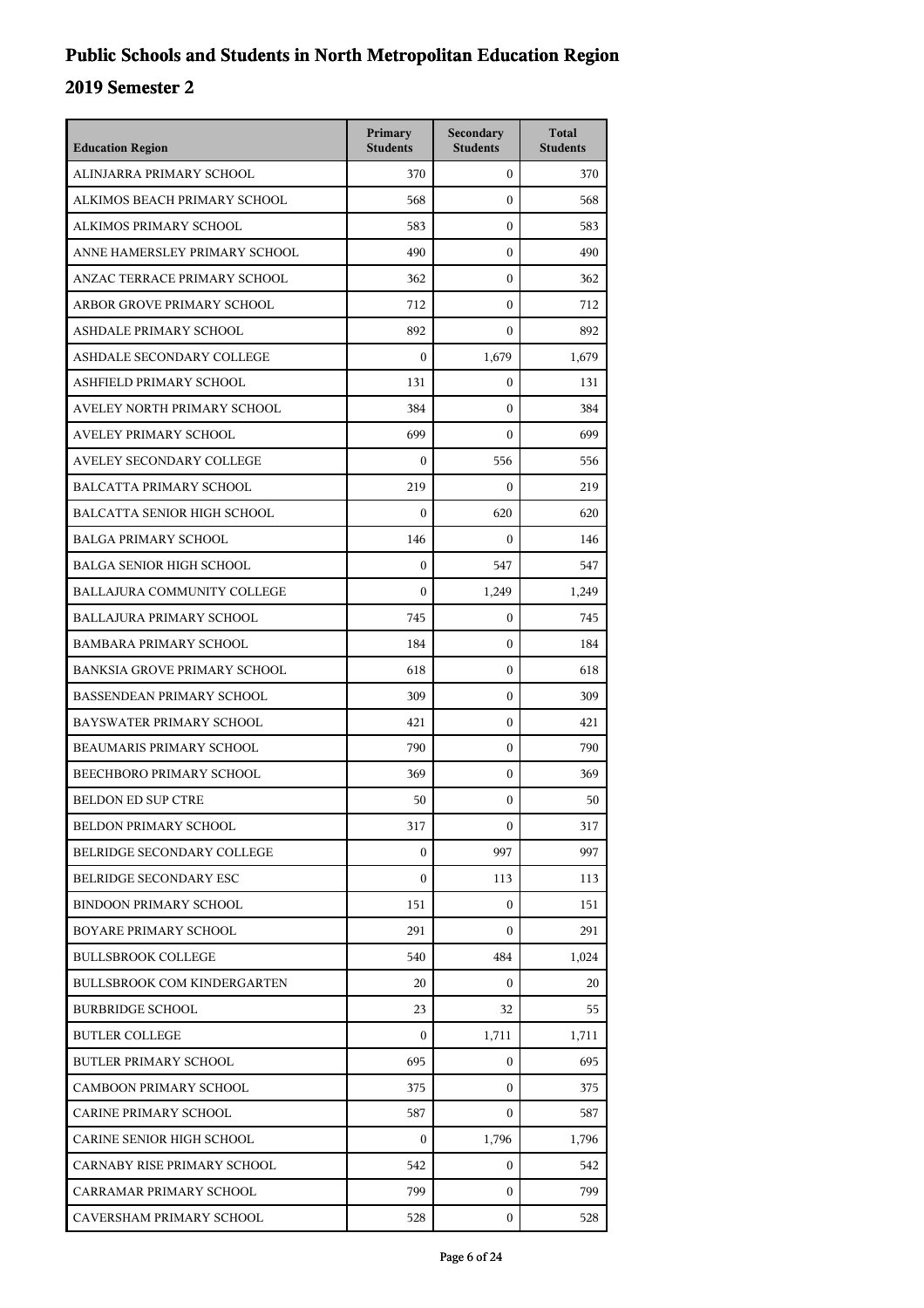| <b>Education Region</b>               | Primary<br><b>Students</b> | Secondary<br><b>Students</b> | <b>Total</b><br><b>Students</b> |
|---------------------------------------|----------------------------|------------------------------|---------------------------------|
| CHIDLOW PRIMARY SCHOOL                | 136                        | $\mathbf{0}$                 | 136                             |
| CHRISTMAS ISLAND DIST HIGH SCH        | 164                        | 81                           | 245                             |
| CHURCHLANDS PRIMARY SCHOOL            | 540                        | $\mathbf{0}$                 | 540                             |
| CHURCHLANDS SENIOR HIGH SCHOOL        | $\mathbf{0}$               | 2,850                        | 2,850                           |
| CITY BEACH PRIMARY SCHOOL             | 175                        | $\Omega$                     | 175                             |
| <b>CLARKSON COMMUNITY HIGH SCHOOL</b> | $\mathbf{0}$               | 368                          | 368                             |
| <b>CLARKSON PRIMARY SCHOOL</b>        | 369                        | $\mathbf{0}$                 | 369                             |
| <b>CLAYTON VIEW PRIMARY SCHOOL</b>    | 142                        | $\mathbf{0}$                 | 142                             |
| COCOS ISLANDS DISTRICT HIGH SCH       | 87                         | 21                           | 108                             |
| CONNOLLY PRIMARY SCHOOL               | 403                        | $\mathbf{0}$                 | 403                             |
| COOLBINIA PRIMARY SCHOOL              | 431                        | $\mathbf{0}$                 | 431                             |
| <b>COTTESLOE PRIMARY SCHOOL</b>       | 339                        | $\mathbf{0}$                 | 339                             |
| <b>CRAIGIE HEIGHTS PRIMARY SCHOOL</b> | 394                        | $\mathbf{0}$                 | 394                             |
| <b>CREANEY ED SUP CTRE</b>            | 52                         | $\mathbf{0}$                 | 52                              |
| <b>CREANEY PRIMARY SCHOOL</b>         | 341                        | $\mathbf{0}$                 | 341                             |
| <b>CURRAMBINE PRIMARY SCHOOL</b>      | 766                        | $\mathbf{0}$                 | 766                             |
| <b>CYRIL JACKSON SENIOR CAMPUS</b>    | $\mathbf{0}$               | 416                          | 416                             |
| CYRIL JACKSON SR CAMPUS ES CTRE       | $\mathbf{0}$               | 32                           | 32                              |
| DALKEITH PRIMARY SCHOOL               | 368                        | $\mathbf{0}$                 | 368                             |
| DALMAIN PRIMARY SCHOOL                | 274                        | $\mathbf{0}$                 | 274                             |
| DARLINGTON PRIMARY SCHOOL             | 380                        | $\mathbf{0}$                 | 380                             |
| DAVALLIA PRIMARY SCHOOL               | 496                        | $\mathbf{0}$                 | 496                             |
| DEANMORE PRIMARY SCHOOL               | 503                        | $\mathbf{0}$                 | 503                             |
| DIANELLA HEIGHTS PRIMARY SCHOOL       | 475                        | $\mathbf{0}$                 | 475                             |
| DIANELLA PRIMARY COLLEGE              | 367                        | $\mathbf{0}$                 | 367                             |
| DIANELLA SECONDARY COLLEGE            | $\boldsymbol{0}$           | 517                          | 517                             |
| DIANELLA SECONDARY COLLEGE ESC        | $\mathbf{0}$               | 107                          | 107                             |
| DOUBLEVIEW PRIMARY SCHOOL             | 454                        | $\mathbf{0}$                 | 454                             |
| DRYANDRA PRIMARY SCHOOL               | 253                        | $\Omega$                     | 253                             |
| DUNCRAIG PRIMARY SCHOOL               | 420                        | $\mathbf{0}$                 | 420                             |
| DUNCRAIG SENIOR HIGH SCHOOL           | $\mathbf{0}$               | 1,515                        | 1,515                           |
| DURHAM ROAD SCHOOL                    | 123                        | 66                           | 189                             |
| EAST BEECHBORO PRIMARY SCHOOL         | 518                        | $\mathbf{0}$                 | 518                             |
| EAST BUTLER PRIMARY SCHOOL            | 562                        | 0                            | 562                             |
| EAST HAMERSLEY PRIMARY SCHOOL         | 197                        | $\mathbf{0}$                 | 197                             |
| EAST WANNEROO PRIMARY SCHOOL          | 393                        | $\mathbf{0}$                 | 393                             |
| EASTERN HILLS SNR HIGH SCHOOL         | $\mathbf{0}$               | 936                          | 936                             |
| EDDYSTONE PRIMARY SCHOOL              | 252                        | $\mathbf{0}$                 | 252                             |
| EDEN HILL PRIMARY SCHOOL              | 510                        | $\Omega$                     | 510                             |
| EDGEWATER PRIMARY SCHOOL              | 401                        | $\mathbf{0}$                 | 401                             |
| ELLEN STIRLING PRIMARY SCHOOL         | 750                        | 0                            | 750                             |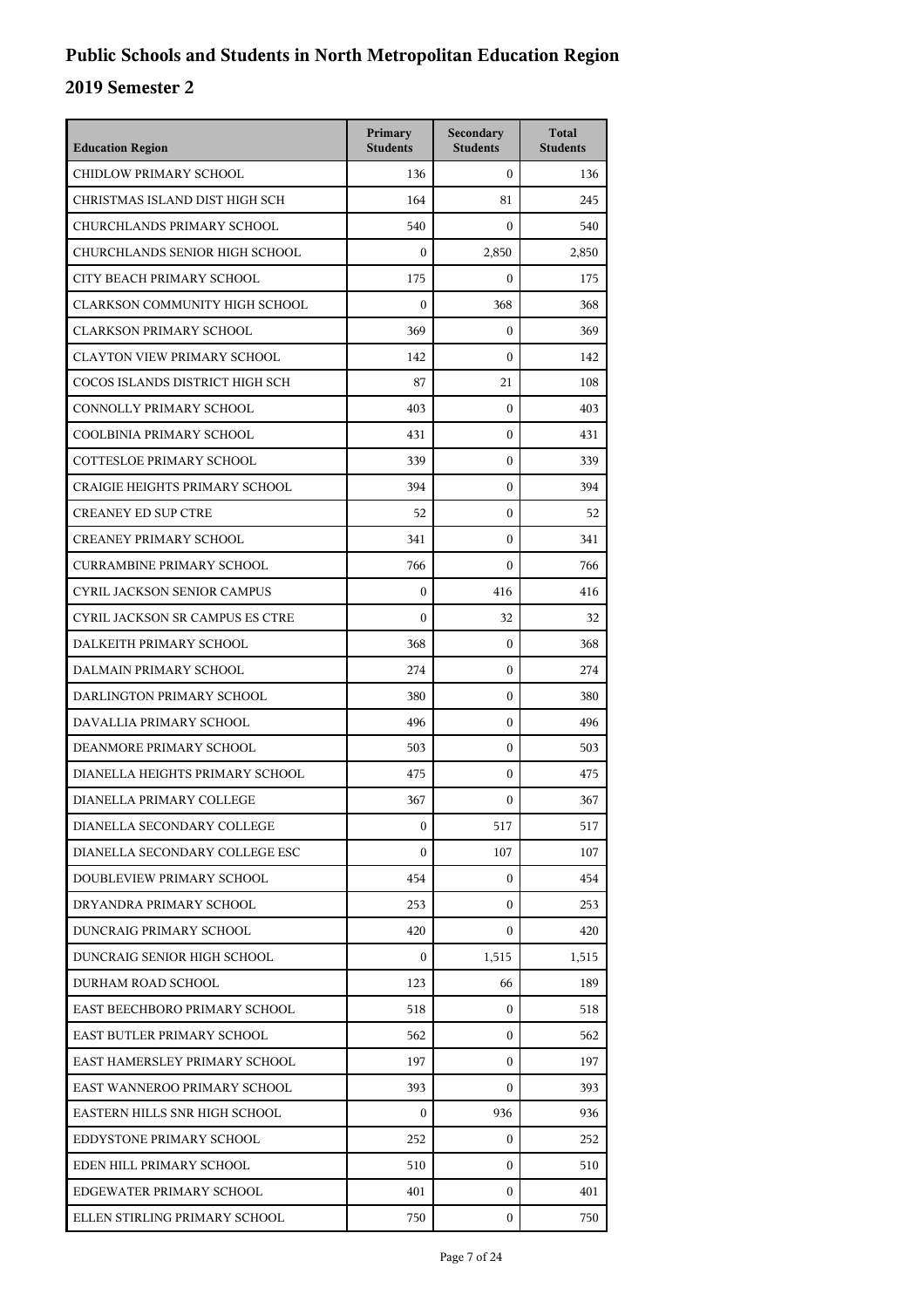| <b>Education Region</b>              | Primary<br><b>Students</b> | Secondary<br><b>Students</b> | <b>Total</b><br><b>Students</b> |
|--------------------------------------|----------------------------|------------------------------|---------------------------------|
| ELLENBROOK PRIMARY SCHOOL            | 698                        | $\mathbf{0}$                 | 698                             |
| ELLENBROOK SECONDARY COLLEGE         | $\mathbf{0}$               | 1,497                        | 1,497                           |
| <b>EMBLETON PRIMARY SCHOOL</b>       | 159                        | $\mathbf{0}$                 | 159                             |
| FLOREAT PARK PRIMARY SCHOOL          | 623                        | $\mathbf{0}$                 | 623                             |
| FRESHWATER BAY PRIMARY SCHOOL        | 487                        | $\mathbf{0}$                 | 487                             |
| <b>GIDGEGANNUP PRIMARY SCHOOL</b>    | 224                        | $\mathbf{0}$                 | 224                             |
| <b>GINGIN DISTRICT HIGH SCHOOL</b>   | 208                        | 85                           | 293                             |
| <b>GIRRAWHEEN SENIOR HIGH SCHOOL</b> | $\mathbf{0}$               | 421                          | 421                             |
| <b>GLADYS NEWTON SCHOOL</b>          | 33                         | 49                           | 82                              |
| <b>GLEN FORREST COM KINDERGARTEN</b> | $\mathbf Q$                | 0                            | 9                               |
| <b>GLEN FORREST PRIMARY SCHOOL</b>   | 222                        | $\mathbf{0}$                 | 222                             |
| <b>GLENDALE PRIMARY SCHOOL</b>       | 300                        | $\mathbf{0}$                 | 300                             |
| <b>GLENGARRY PRIMARY SCHOOL</b>      | 405                        | $\mathbf{0}$                 | 405                             |
| <b>GOOLLELAL PRIMARY SCHOOL</b>      | 234                        | $\mathbf{0}$                 | 234                             |
| GOVERNOR STIRLING SNR HIGH SCH       | $\mathbf{0}$               | 875                          | 875                             |
| <b>GRANDIS PRIMARY SCHOOL</b>        | 107                        | $\mathbf{0}$                 | 107                             |
| <b>GREENMOUNT PRIMARY SCHOOL</b>     | 375                        | $\Omega$                     | 375                             |
| <b>GREENWOOD COLLEGE</b>             | $\mathbf{0}$               | 1,037                        | 1,037                           |
| <b>GREENWOOD PRIMARY SCHOOL</b>      | 389                        | 0                            | 389                             |
| <b>GUILDFORD PRIMARY SCHOOL</b>      | 291                        | $\mathbf{0}$                 | 291                             |
| HALIDON PRIMARY SCHOOL               | 255                        | $\mathbf{0}$                 | 255                             |
| HAMPTON PARK PRIMARY SCHOOL          | 387                        | $\mathbf{0}$                 | 387                             |
| HAMPTON SENIOR HIGH SCHOOL           | $\mathbf{0}$               | 795                          | 795                             |
| HAWKER PARK PRIMARY SCHOOL           | 238                        | $\mathbf{0}$                 | 238                             |
| HEATHRIDGE PRIMARY SCHOOL            | 170                        | $\mathbf{0}$                 | 170                             |
| HELENA VALLEY PRIMARY SCHOOL         | 280                        | 0                            | 280                             |
| HERNE HILL PRIMARY SCHOOL            | 172                        | $\mathbf{0}$                 | 172                             |
| HIGHGATE PRIMARY SCHOOL              | 688                        | $\mathbf{0}$                 | 688                             |
| HILLARYS COMMUNITY KINDERGARTEN      | 20                         | $\mathbf{0}$                 | 20                              |
| HILLARYS PRIMARY SCHOOL              | 591                        | $\mathbf{0}$                 | 591                             |
| HILLCREST PRIMARY SCHOOL             | 413                        | $\mathbf{0}$                 | 413                             |
| HOCKING PRIMARY SCHOOL               | 625                        | $\mathbf{0}$                 | 625                             |
| HOLLYWOOD PRIMARY SCHOOL             | 309                        | $\mathbf{0}$                 | 309                             |
| HUDSON PARK PRIMARY SCHOOL           | 231                        | $\mathbf{0}$                 | 231                             |
| ILLAWARRA PRIMARY SCHOOL             | 381                        | $\mathbf{0}$                 | 381                             |
| INGLEWOOD PRIMARY SCHOOL             | 583                        | $\mathbf{0}$                 | 583                             |
| JOHN BUTLER PRIMARY COLLEGE          | 467                        | $\overline{0}$               | 467                             |
| JOHN FORREST SECONDARY COLLEGE       | $\mathbf{0}$               | 1,122                        | 1,122                           |
| <b>JOLIMONT PRIMARY SCHOOL</b>       | 307                        | $\mathbf{0}$                 | 307                             |
| <b>JOONDALUP ED SUP CTRE</b>         | 87                         | $\mathbf{0}$                 | 87                              |
| JOONDALUP PRIMARY SCHOOL             | 430                        | $\mathbf{0}$                 | 430                             |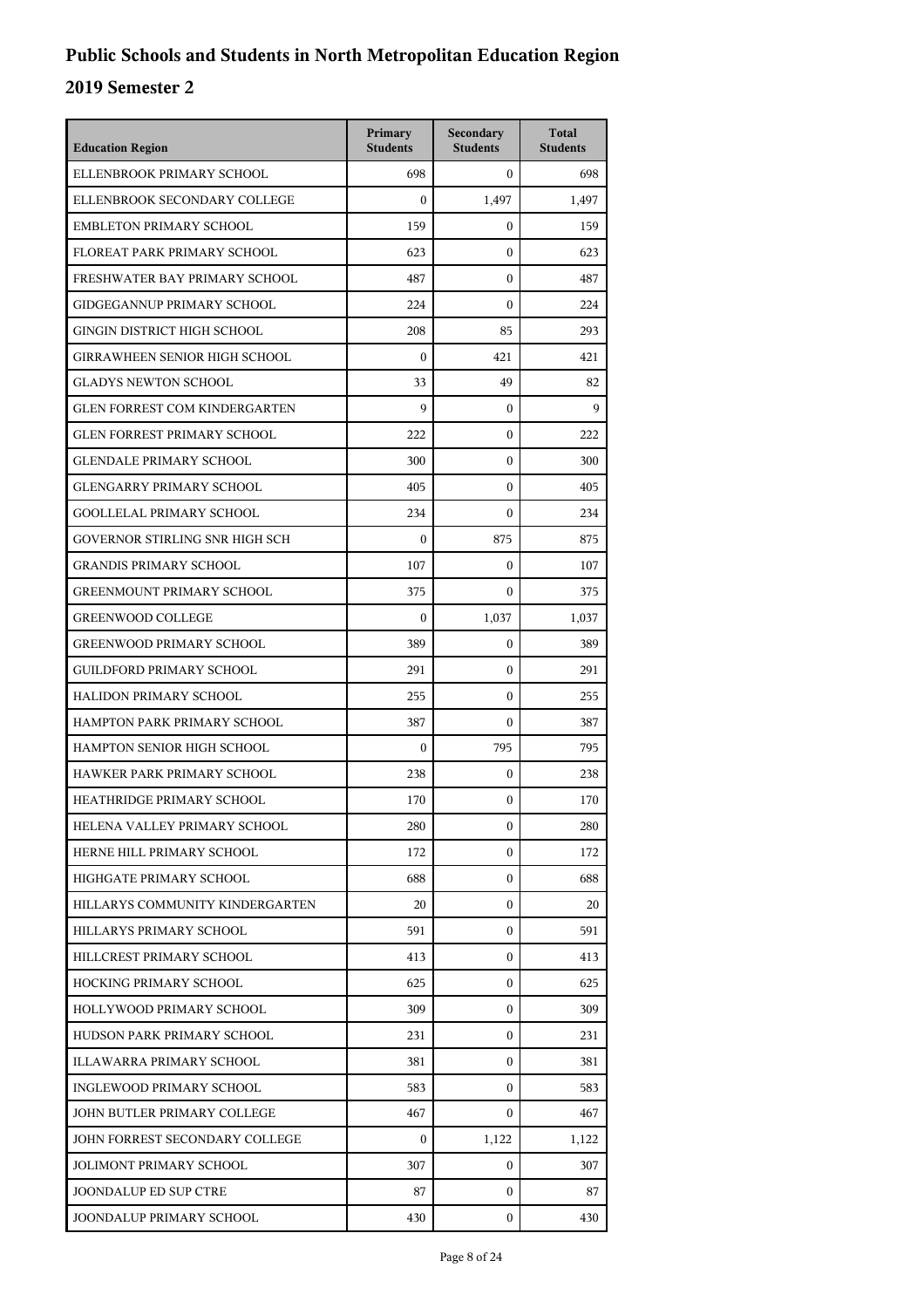| <b>Education Region</b>               | Primary<br><b>Students</b> | Secondary<br><b>Students</b> | <b>Total</b><br><b>Students</b> |
|---------------------------------------|----------------------------|------------------------------|---------------------------------|
| <b>JOSEPH BANKS SECONDARY COLLEGE</b> | $\Omega$                   | 1,467                        | 1,467                           |
| KAPINARA PRIMARY SCHOOL               | 379                        | $\mathbf{0}$                 | 379                             |
| KARRINYUP PRIMARY SCHOOL              | 518                        | $\mathbf{0}$                 | 518                             |
| <b>KIARA COLLEGE</b>                  | $\boldsymbol{0}$           | 475                          | 475                             |
| <b>KINROSS COLLEGE</b>                | $\mathbf{0}$               | 686                          | 686                             |
| KINROSS PRIMARY SCHOOL                | 669                        | $\mathbf{0}$                 | 669                             |
| KOONDOOLA PRIMARY SCHOOL              | 327                        | $\mathbf{0}$                 | 327                             |
| KYILLA PRIMARY SCHOOL                 | 364                        | $\mathbf{0}$                 | 364                             |
| LAKE GWELUP PRIMARY SCHOOL            | 495                        | $\mathbf{0}$                 | 495                             |
| LAKE MONGER PRIMARY SCHOOL            | 271                        | $\mathbf{0}$                 | 271                             |
| LANCELIN PRIMARY SCHOOL               | 94                         | $\mathbf{0}$                 | 94                              |
| LANDSDALE PRIMARY SCHOOL              | 793                        | $\mathbf{0}$                 | 793                             |
| LOCKRIDGE PRIMARY SCHOOL              | 263                        | $\mathbf{0}$                 | 263                             |
| MADELEY PRIMARY SCHOOL                | 510                        | $\boldsymbol{0}$             | 510                             |
| MALVERN SPRINGS PRIMARY SCHOOL        | 810                        | $\boldsymbol{0}$             | 810                             |
| MARANGAROO PRIMARY SCHOOL             | 219                        | $\boldsymbol{0}$             | 219                             |
| <b>MARMION PRIMARY SCHOOL</b>         | 419                        | $\mathbf{0}$                 | 419                             |
| MAYLANDS PENINSULA PRIMARY SCH        | 628                        | $\boldsymbol{0}$             | 628                             |
| MERRIWA ED SUP CTRE                   | 45                         | $\boldsymbol{0}$             | 45                              |
| MERRIWA PRIMARY SCHOOL                | 420                        | $\boldsymbol{0}$             | 420                             |
| MIDDLE SWAN PRIMARY SCHOOL            | 477                        | $\boldsymbol{0}$             | 477                             |
| MIDVALE PRIMARY SCHOOL                | 325                        | $\mathbf{0}$                 | 325                             |
| MINDARIE PRIMARY SCHOOL               | 770                        | $\mathbf{0}$                 | 770                             |
| MINDARIE SENIOR COLLEGE               | $\boldsymbol{0}$           | 752                          | 752                             |
| MOORDITJ NOONGAR COM COLLEGE          | 112                        | $\boldsymbol{0}$             | 112                             |
| MORLEY PRIMARY SCHOOL                 | 165                        | $\mathbf{0}$                 | 165                             |
| MORLEY SENIOR HIGH SCHOOL             | $\Omega$                   | 1,065                        | 1,065                           |
| MOSMAN PARK PRIMARY SCHOOL            | 414                        | 0                            | 414                             |
| MOSMAN PARK SCHOOL FOR DEAF CHN       | 23                         | 0                            | 23                              |
| MOUNT CLAREMONT PRIMARY SCHOOL        | 252                        | 0                            | 252                             |
| MOUNT HAWTHORN ED SUP CTRE            | 24                         | 0                            | 24                              |
| MOUNT HAWTHORN PRIMARY SCHOOL         | 881                        | $\mathbf{0}$                 | 881                             |
| MOUNT HELENA COM KINDERGARTEN         | 5                          | 0                            | 5                               |
| MOUNT HELENA PRIMARY SCHOOL           | 187                        | 0                            | 187                             |
| MOUNT LAWLEY PRIMARY SCHOOL           | 539                        | 0                            | 539                             |
| MOUNT LAWLEY SENIOR HIGH SCHOOL       | $\Omega$                   | 1,774                        | 1,774                           |
| MULLALOO BEACH PRIMARY SCHOOL         | 282                        | 0                            | 282                             |
| MULLALOO COMMUNITY KINDERGARTEN       | 39                         | 0                            | 39                              |
| MULLALOO HEIGHTS PRIMARY SCHOOL       | 244                        | 0                            | 244                             |
| MUNDARING PRIMARY SCHOOL              | 339                        | 0                            | 339                             |
| NEDLANDS PRIMARY SCHOOL               | 525                        | 0                            | 525                             |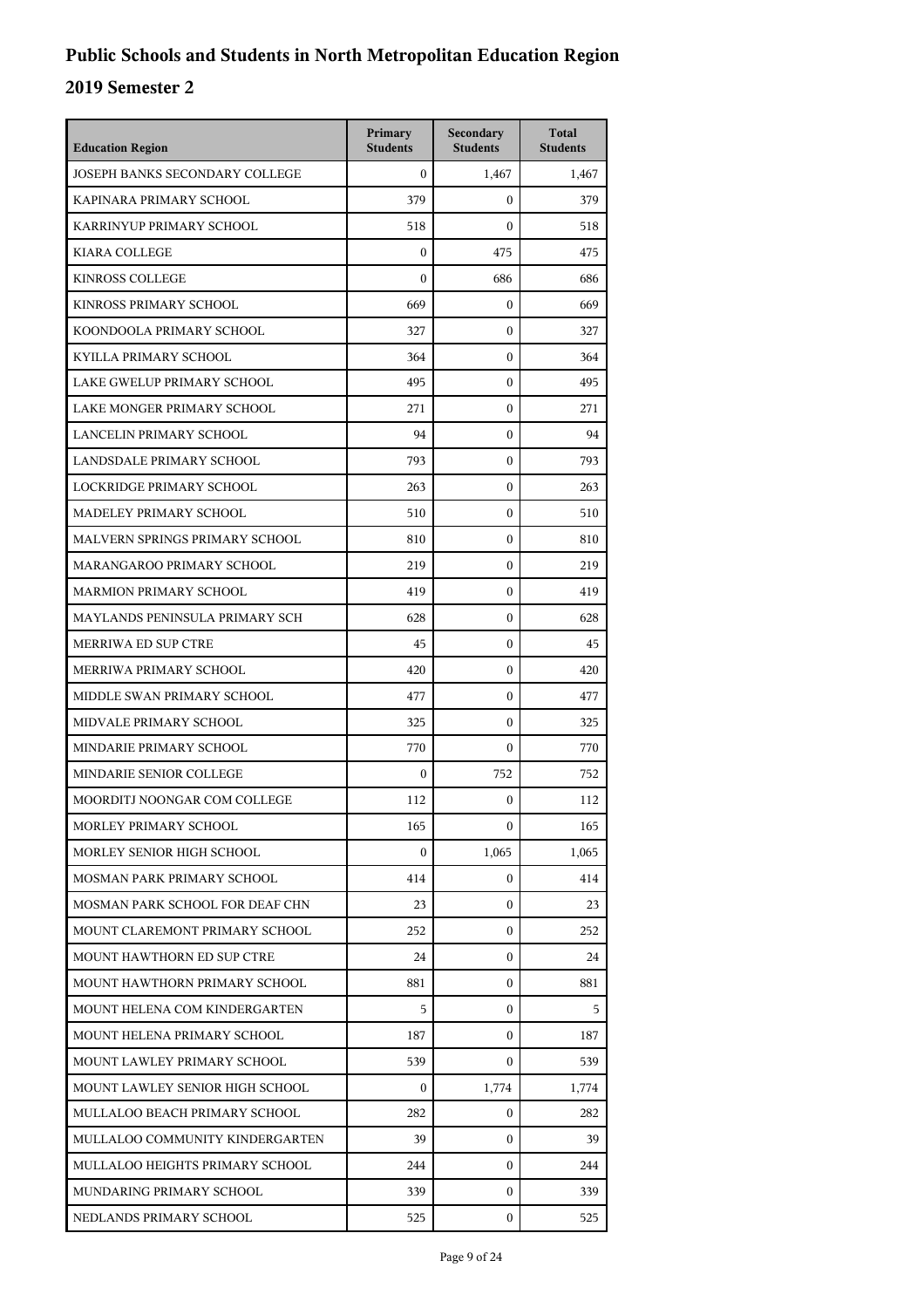| <b>Education Region</b>               | Primary<br><b>Students</b> | Secondary<br><b>Students</b> | <b>Total</b><br><b>Students</b> |
|---------------------------------------|----------------------------|------------------------------|---------------------------------|
| NEWBOROUGH PRIMARY SCHOOL             | 394                        | $\overline{0}$               | 394                             |
| NOLLAMARA PRIMARY SCHOOL              | 284                        | $\mathbf{0}$                 | 284                             |
| NORANDA PRIMARY SCHOOL                | 361                        | $\mathbf{0}$                 | 361                             |
| NORTH BALGA PRIMARY SCHOOL            | 238                        | $\mathbf{0}$                 | 238                             |
| NORTH BEACH PRIMARY SCHOOL            | 365                        | $\mathbf{0}$                 | 365                             |
| NORTH COTTESLOE PRIMARY SCHOOL        | 353                        | $\mathbf{0}$                 | 353                             |
| NORTH EAST METRO LANG DEV CTR         | 275                        | $\mathbf{0}$                 | 275                             |
| NORTH MORLEY PRIMARY SCHOOL           | 213                        | $\mathbf{0}$                 | 213                             |
| NORTH PERTH PRIMARY SCHOOL            | 414                        | $\mathbf{0}$                 | 414                             |
| NORTH WOODVALE PRIMARY SCHOOL         | 399                        | $\mathbf{0}$                 | 399                             |
| OCEAN REEF PRIMARY SCHOOL             | 245                        | $\mathbf{0}$                 | 245                             |
| OCEAN REEF SENIOR HIGH SCHOOL         | $\mathbf{0}$               | 1,156                        | 1,156                           |
| OSBORNE PRIMARY SCHOOL                | 230                        | $\mathbf{0}$                 | 230                             |
| PADBURY COMMUNITY KINDERGARTEN        | 16                         | $\mathbf{0}$                 | 16                              |
| PADBURY PRIMARY SCHOOL                | 109                        | $\mathbf{0}$                 | 109                             |
| PARKERVILLE PRIMARY SCHOOL            | 296                        | $\mathbf{0}$                 | 296                             |
| PEARSALL PRIMARY SCHOOL               | 521                        | $\Omega$                     | 521                             |
| PERTH MODERN SCHOOL                   | $\mathbf{0}$               | 1,418                        | 1,418                           |
| POSEIDON PRIMARY SCHOOL               | 267                        | $\mathbf{0}$                 | 267                             |
| POYNTER PRIMARY SCHOOL                | 524                        | $\mathbf{0}$                 | 524                             |
| QUINNS BEACH PRIMARY SCHOOL           | 401                        | $\mathbf{0}$                 | 401                             |
| QUINNS ROCKS PRIMARY SCHOOL           | 420                        | $\mathbf{0}$                 | 420                             |
| RAWLINSON PRIMARY SCHOOL              | 438                        | $\mathbf{0}$                 | 438                             |
| ROSALIE PRIMARY SCHOOL                | 561                        | $\mathbf{0}$                 | 561                             |
| ROSEWORTH ED SUP CTRE                 | 40                         | $\mathbf{0}$                 | 40                              |
| ROSEWORTH PRIMARY SCHOOL              | 320                        | 0                            | 320                             |
| SAWYERS VALLEY PRIMARY SCHOOL         | 204                        | $\mathbf{0}$                 | 204                             |
| SCARBOROUGH PRIMARY SCHOOL            | 211                        | $\mathbf{0}$                 | 211                             |
| SCHOOL OF ISOLATED AND DISTANCE       | 98                         | 311                          | 409                             |
| SEAVIEW COMMUNITY KINDERGARTEN        | 37                         | $\mathbf{0}$                 | 37                              |
| <b>SHENTON COLLEGE</b>                | $\mathbf{0}$               | 2,214                        | 2.214                           |
| SHENTON COLLEGE DEAF ED CTRE          | $\mathbf{0}$               | 35                           | 35                              |
| SIR DAVID BRAND SCHOOL                | 27                         | 24                           | 51                              |
| SOMERLY PRIMARY SCHOOL                | 470                        | 0                            | 470                             |
| SORRENTO PRIMARY SCHOOL               | 410                        | $\mathbf{0}$                 | 410                             |
| SOUTH BALLAJURA ED SUP CTRE           | 62                         | $\mathbf{0}$                 | 62                              |
| SOUTH BALLAJURA PRIMARY SCHOOL        | 423                        | $\mathbf{0}$                 | 423                             |
| SOUTH PADBURY PRIMARY SCHOOL          | 408                        | $\mathbf{0}$                 | 408                             |
| SPRING HILL PRIMARY SCHOOL            | 798                        | $\mathbf{0}$                 | 798                             |
| SPRINGFIELD PRIMARY SCHOOL            | 260                        | $\mathbf{0}$                 | 260                             |
| <b>SSEN: BEHAVIOUR AND ENGAGEMENT</b> | 0                          | 28                           | 28                              |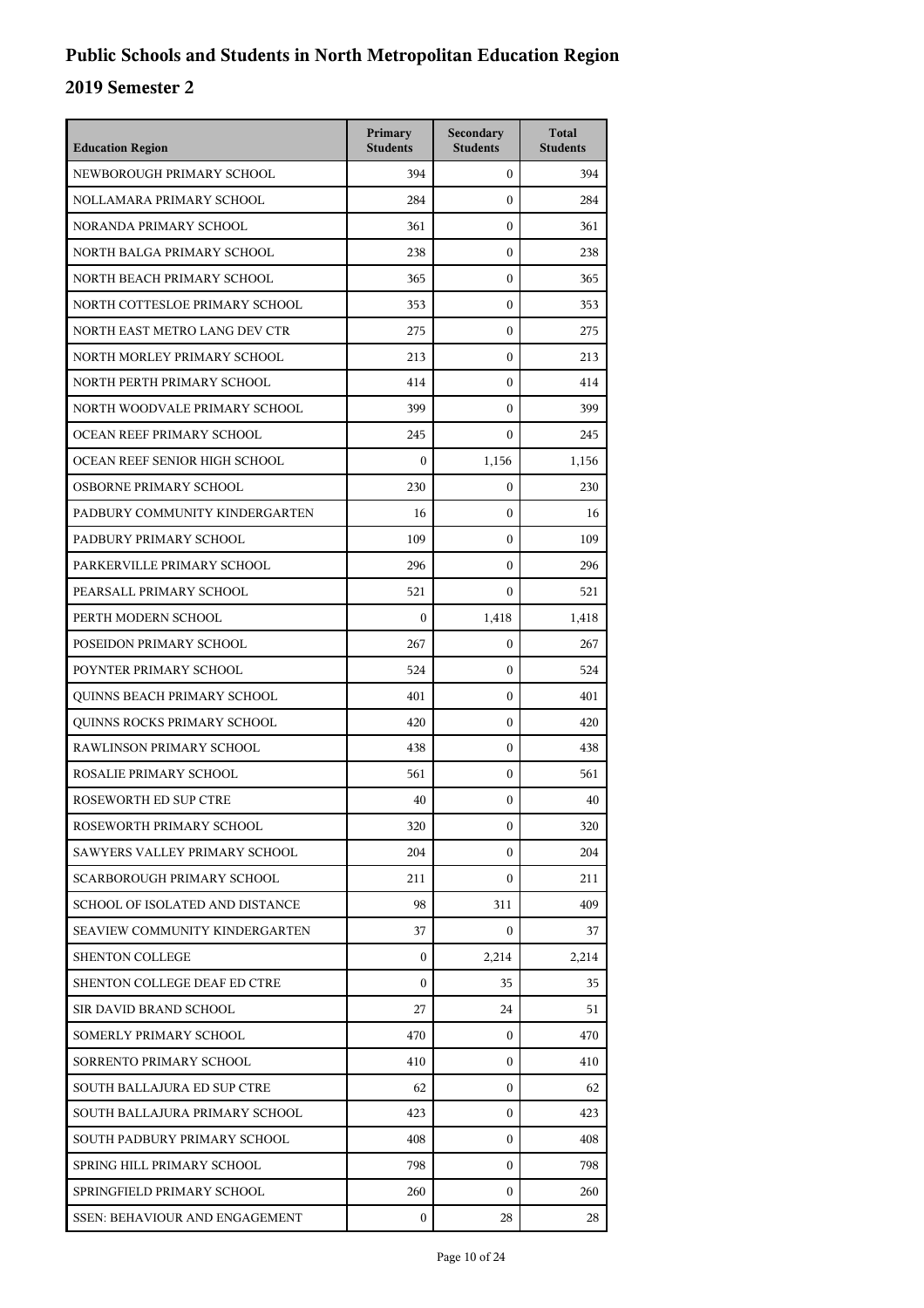| <b>Education Region</b>         | Primary<br><b>Students</b> | Secondary<br><b>Students</b> | <b>Total</b><br><b>Students</b> |
|---------------------------------|----------------------------|------------------------------|---------------------------------|
| <b>SSEN: SENSORY</b>            | 112                        | $\mathbf{0}$                 | 112                             |
| SUBIACO PRIMARY SCHOOL          | 724                        | $\mathbf{0}$                 | 724                             |
| SUTHERLAND DIANELLA PRIMARY SCH | 352                        | $\mathbf{0}$                 | 352                             |
| <b>SWAN VIEW PRIMARY SCHOOL</b> | 287                        | $\mathbf{0}$                 | 287                             |
| SWAN VIEW SENIOR HIGH SCHOOL    | $\Omega$                   | 617                          | 617                             |
| SWANBOURNE PRIMARY SCHOOL       | 439                        | $\mathbf{0}$                 | 439                             |
| TAKARI PRIMARY SCHOOL           | 170                        | $\mathbf{0}$                 | 170                             |
| <b>TAPPING PRIMARY SCHOOL</b>   | 740                        | $\mathbf{0}$                 | 740                             |
| TUART HILL COM KINDERGARTEN     | 19                         | $\mathbf{0}$                 | 19                              |
| TUART HILL PRIMARY SCHOOL       | 418                        | $\mathbf{0}$                 | 418                             |
| TWO ROCKS PRIMARY SCHOOL        | 475                        | $\mathbf{0}$                 | 475                             |
| UPPER SWAN PRIMARY SCHOOL       | 480                        | $\mathbf{0}$                 | 480                             |
| WADDINGTON PRIMARY SCHOOL       | 75                         | $\mathbf{0}$                 | 75                              |
| WANNEROO PRIMARY SCHOOL         | 475                        | $\mathbf{0}$                 | 475                             |
| WANNEROO SECONDARY COLLEGE      | $\boldsymbol{0}$           | 1,090                        | 1,090                           |
| WARRIAPENDI PRIMARY SCHOOL      | 208                        | $\mathbf{0}$                 | 208                             |
| WARWICK SENIOR HIGH SCHOOL      | $\boldsymbol{0}$           | 662                          | 662                             |
| WELD SQUARE PRIMARY SCHOOL      | 136                        | $\mathbf{0}$                 | 136                             |
| WEMBLEY DOWNS PRIMARY SCHOOL    | 427                        | $\mathbf{0}$                 | 427                             |
| WEMBLEY PRIMARY SCHOOL          | 803                        | $\mathbf{0}$                 | 803                             |
| WEST BALCATTA PRIMARY SCHOOL    | 483                        | $\mathbf{0}$                 | 483                             |
| WEST BEECHBORO PRIMARY SCHOOL   | 496                        | $\mathbf{0}$                 | 496                             |
| WEST COAST LANGUAGE DEVELOPMENT | 311                        | $\mathbf{0}$                 | 311                             |
| WEST COAST SEC ED SUP CTRE      | $\boldsymbol{0}$           | 86                           | 86                              |
| WEST GREENWOOD PRIMARY SCHOOL   | 460                        | $\mathbf{0}$                 | 460                             |
| WEST LEEDERVILLE PRIMARY SCHOOL | 578                        | $\boldsymbol{0}$             | 578                             |
| WEST MORLEY PRIMARY SCHOOL      | 283                        | $\overline{0}$               | 283                             |
| WESTMINSTER ED SUP CTRE         | 58                         | $\mathbf{0}$                 | 58                              |
| WESTMINSTER JNR PRI SCHOOL      | 257                        | 0                            | 257                             |
| WESTMINSTER PRIMARY SCHOOL      | 102                        | $\overline{0}$               | 102                             |
| WOODBRIDGE PRIMARY SCHOOL       | 397                        | $\mathbf{0}$                 | 397                             |
| WOODLANDS PRIMARY SCHOOL        | 463                        | $\mathbf{0}$                 | 463                             |
| WOODVALE PRIMARY SCHOOL         | 411                        | $\mathbf{0}$                 | 411                             |
| WOODVALE SECONDARY COLLEGE      | $\boldsymbol{0}$           | 1,418                        | 1,418                           |
| WOOROLOO PRIMARY SCHOOL         | 51                         | 0                            | 51                              |
| YANCHEP BEACH PRIMARY SCHOOL    | 782                        | $\mathbf{0}$                 | 782                             |
| YANCHEP LAGOON PRIMARY SCHOOL   | 364                        | $\mathbf{0}$                 | 364                             |
| YANCHEP SECONDARY COLLEGE       | $\boldsymbol{0}$           | 650                          | 650                             |
| YOKINE PRIMARY SCHOOL           | 324                        | 0                            | 324                             |
| YULUMA PRIMARY SCHOOL           | 228                        | $\overline{0}$               | 228                             |
| TOTAL                           | 73,650                     | 38,502                       | 112,152                         |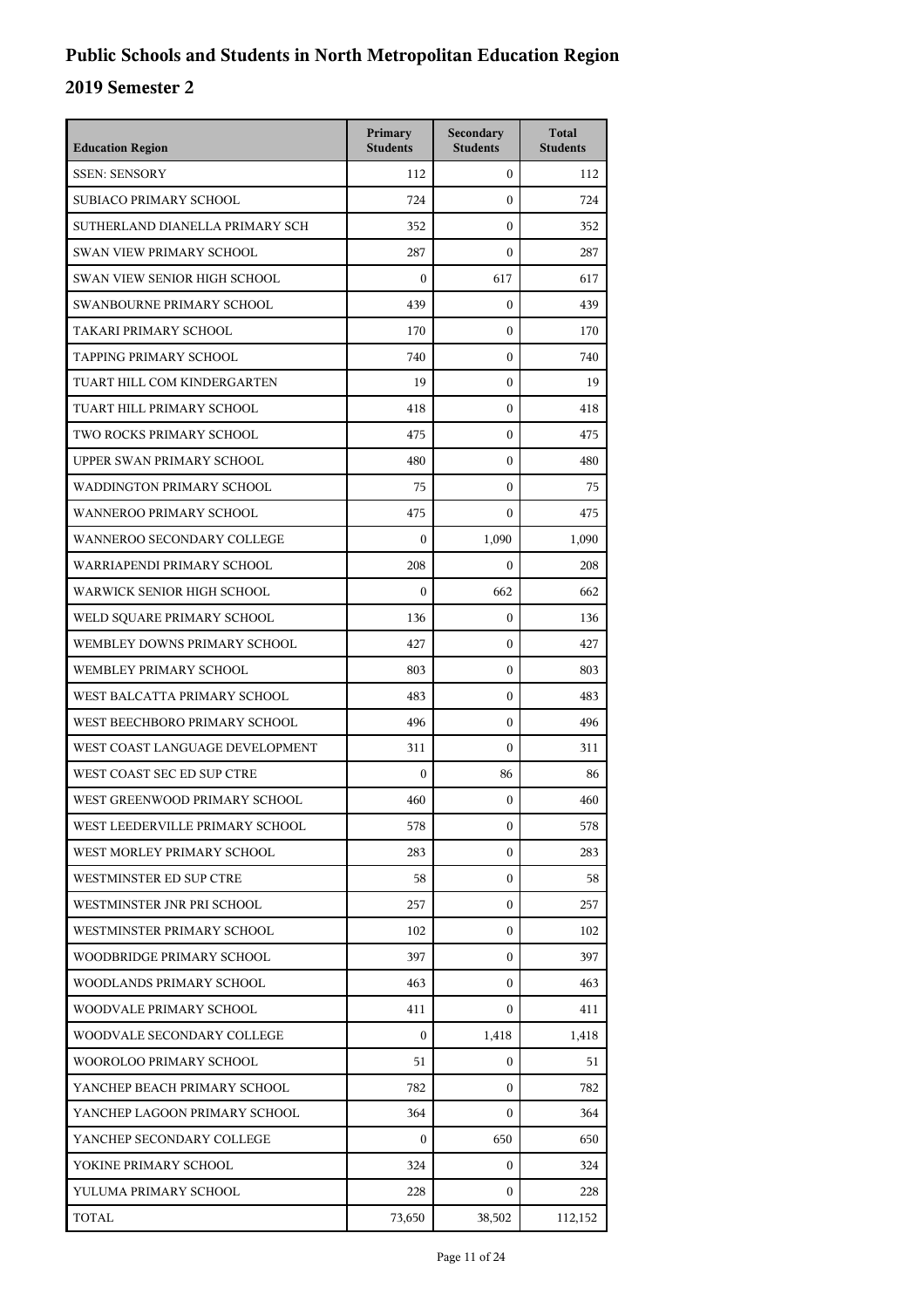## **Public Schools and Students in Pilbara Education Region**

| <b>Education Region</b>        | Primary<br><b>Students</b> | Secondary<br><b>Students</b> | <b>Total</b><br><b>Students</b> |
|--------------------------------|----------------------------|------------------------------|---------------------------------|
| <b>BALER PRIMARY SCHOOL</b>    | 578                        | $\mathbf{0}$                 | 578                             |
| BAYNTON WEST PRIMARY SCHOOL    | 832                        | $\theta$                     | 832                             |
| <b>CASSIA ED SUP CTRE</b>      | 18                         | $\theta$                     | 18                              |
| <b>CASSIA PRIMARY SCHOOL</b>   | 578                        | $\mathbf{0}$                 | 578                             |
| DAMPIER PRIMARY SCHOOL         | 198                        | $\boldsymbol{0}$             | 198                             |
| HEDLAND SENIOR HIGH SCHOOL     | $\boldsymbol{0}$           | 864                          | 864                             |
| <b>JIGALONG REM COM SCHOOL</b> | 65                         | 29                           | 94                              |
| KARRATHA PRIMARY SCHOOL        | 287                        | $\Omega$                     | 287                             |
| KARRATHA SENIOR HIGH SCHOOL    | $\boldsymbol{0}$           | 1,139                        | 1,139                           |
| MARBLE BAR PRIMARY SCHOOL      | 18                         | 3                            | 21                              |
| MILLARS WELL PRIMARY SCHOOL    | 309                        | $\mathbf{0}$                 | 309                             |
| NEWMAN PRIMARY SCHOOL          | 265                        | $\theta$                     | 265                             |
| NEWMAN SENIOR HIGH SCHOOL      | $\boldsymbol{0}$           | 282                          | 282                             |
| NORTH TOM PRICE PRIMARY SCHOOL | 291                        | $\mathbf{0}$                 | 291                             |
| NULLAGINE PRIMARY SCHOOL       | 18                         | 12                           | 30                              |
| <b>ONSLOW PRIMARY SCHOOL</b>   | 94                         | 20                           | 114                             |
| PANNAWONICA PRIMARY SCHOOL     | 111                        | 15                           | 126                             |
| PARABURDOO PRIMARY SCHOOL      | 188                        | $\mathbf{0}$                 | 188                             |
| PEGS CREEK PRIMARY SCHOOL      | 229                        | $\mathbf{0}$                 | 229                             |
| PORT HEDLAND PRIMARY SCHOOL    | 514                        | $\mathbf{0}$                 | 514                             |
| PORT HEDLAND SCHOOL OF THE AIR | 19                         | $\Omega$                     | 19                              |
| ROEBOURNE DISTRICT HIGH SCHOOL | 85                         | 58                           | 143                             |
| SOUTH HEDLAND PRIMARY SCHOOL   | 254                        | $\mathbf{0}$                 | 254                             |
| SOUTH NEWMAN PRIMARY SCHOOL    | 413                        | $\mathbf{0}$                 | 413                             |
| TAMBREY PRIMARY SCHOOL         | 605                        | $\mathbf{0}$                 | 605                             |
| TOM PRICE PRIMARY SCHOOL       | 327                        | $\boldsymbol{0}$             | 327                             |
| TOM PRICE SENIOR HIGH SCHOOL   | $\boldsymbol{0}$           | 316                          | 316                             |
| WICKHAM PRIMARY SCHOOL         | 350                        | 0                            | 350                             |
| YANDEYARRA REM COM SCHOOL      | 22                         | 7                            | 29                              |
| TOTAL                          | 6,668                      | 2,745                        | 9,413                           |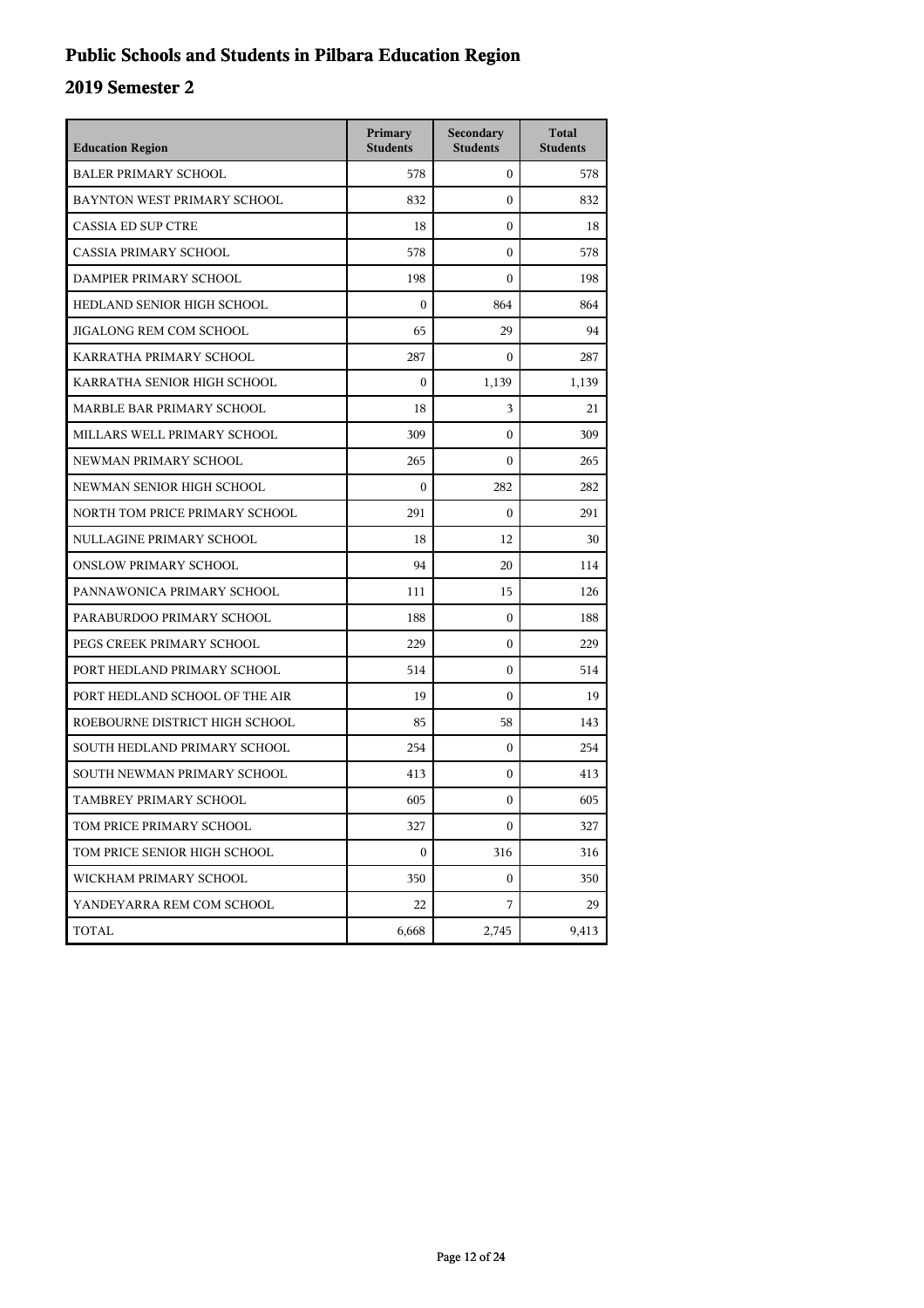| <b>Education Region</b>                | Primary<br><b>Students</b> | Secondary<br><b>Students</b> | <b>Total</b><br><b>Students</b> |
|----------------------------------------|----------------------------|------------------------------|---------------------------------|
| APPLECROSS PRIMARY SCHOOL              | 572                        | $\mathbf{0}$                 | 572                             |
| APPLECROSS SENIOR HIGH SCHOOL          | $\mathbf{0}$               | 1,602                        | 1,602                           |
| ARDROSS PRIMARY SCHOOL                 | 403                        | $\Omega$                     | 403                             |
| <b>ARMADALE ED SUP CTRE</b>            | $\mathbf{0}$               | 67                           | 67                              |
| ARMADALE PRIMARY SCHOOL                | 453                        | $\Omega$                     | 453                             |
| ARMADALE SENIOR HIGH SCHOOL            | $\mathbf{0}$               | 698                          | 698                             |
| ASHBURTON DRIVE PRIMARY SCHOOL         | 477                        | $\mathbf{0}$                 | 477                             |
| ASPIRI PRIMARY SCHOOL                  | 577                        | $\theta$                     | 577                             |
| ATTADALE PRIMARY SCHOOL                | 387                        | $\mathbf{0}$                 | 387                             |
| <b>ATWELL COLLEGE</b>                  | $\boldsymbol{0}$           | 1,445                        | 1,445                           |
| ATWELL PRIMARY SCHOOL                  | 790                        | $\mathbf{0}$                 | 790                             |
| AUBIN GROVE PRIMARY SCHOOL             | 1,099                      | $\mathbf{0}$                 | 1,099                           |
| <b>BALDIVIS GARDENS PRIMARY SCHOOL</b> | 442                        | $\theta$                     | 442                             |
| <b>BALDIVIS PRIMARY SCHOOL</b>         | 738                        | $\mathbf{0}$                 | 738                             |
| <b>BALDIVIS SECONDARY COLLEGE</b>      | $\boldsymbol{0}$           | 1.675                        | 1,675                           |
| <b>BANKSIA PARK PRIMARY SCHOOL</b>     | 287                        | $\mathbf{0}$                 | 287                             |
| <b>BANNISTER CREEK PRIMARY SCHOOL</b>  | 577                        | $\boldsymbol{0}$             | 577                             |
| BATEMAN PRIMARY SCHOOL                 | 331                        | $\mathbf{0}$                 | 331                             |
| BEACONSFIELD PRIMARY SCHOOL            | 428                        | $\boldsymbol{0}$             | 428                             |
| BECKENHAM PRIMARY SCHOOL               | 468                        | $\boldsymbol{0}$             | 468                             |
| BEELIAR PRIMARY SCHOOL                 | 459                        | $\mathbf{0}$                 | 459                             |
| BELMAY PRIMARY SCHOOL                  | 233                        | $\boldsymbol{0}$             | 233                             |
| <b>BELMONT CITY COLLEGE</b>            | $\mathbf{0}$               | 891                          | 891                             |
| BELMONT PRIMARY SCHOOL                 | 123                        | $\boldsymbol{0}$             | 123                             |
| BENTLEY PRIMARY SCHOOL                 | 190                        | $\boldsymbol{0}$             | 190                             |
| BERTRAM PRIMARY SCHOOL                 | 853                        | 0                            | 853                             |
| BIBRA LAKE PRIMARY SCHOOL              | 319                        | $\mathbf{0}$                 | 319                             |
| <b>BICTON PRIMARY SCHOOL</b>           | 433                        | $\mathbf{0}$                 | 433                             |
| BLETCHLEY PARK PRIMARY SCHOOL          | 958                        | 0                            | 958                             |
| <b>BOORAGOON PRIMARY SCHOOL</b>        | 417                        | $\mathbf{0}$                 | 417                             |
| BRAMFIELD PARK PRIMARY SCHOOL          | 309                        | 0                            | 309                             |
| BRENTWOOD PRIMARY SCHOOL               | 339                        | $\mathbf{0}$                 | 339                             |
| <b>BROOKMAN PRIMARY SCHOOL</b>         | 328                        | $\mathbf{0}$                 | 328                             |
| <b>BULL CREEK PRIMARY SCHOOL</b>       | 367                        | 0                            | 367                             |
| <b>BUNGAREE PRIMARY SCHOOL</b>         | 252                        | $\mathbf{0}$                 | 252                             |
| BURRENDAH PRIMARY SCHOOL               | 697                        | 0                            | 697                             |
| BYFORD COMMUNITY KINDERGARTEN          | 17                         | $\mathbf{0}$                 | 17                              |
| BYFORD PRIMARY SCHOOL                  | 342                        | 0                            | 342                             |
| BYFORD SECONDARY COLLEGE               | $\overline{0}$             | 1,315                        | 1,315                           |
| CALADENIA PRIMARY SCHOOL               | 905                        | $\mathbf{0}$                 | 905                             |
| CALISTA PRIMARY SCHOOL                 | 511                        | 0                            | 511                             |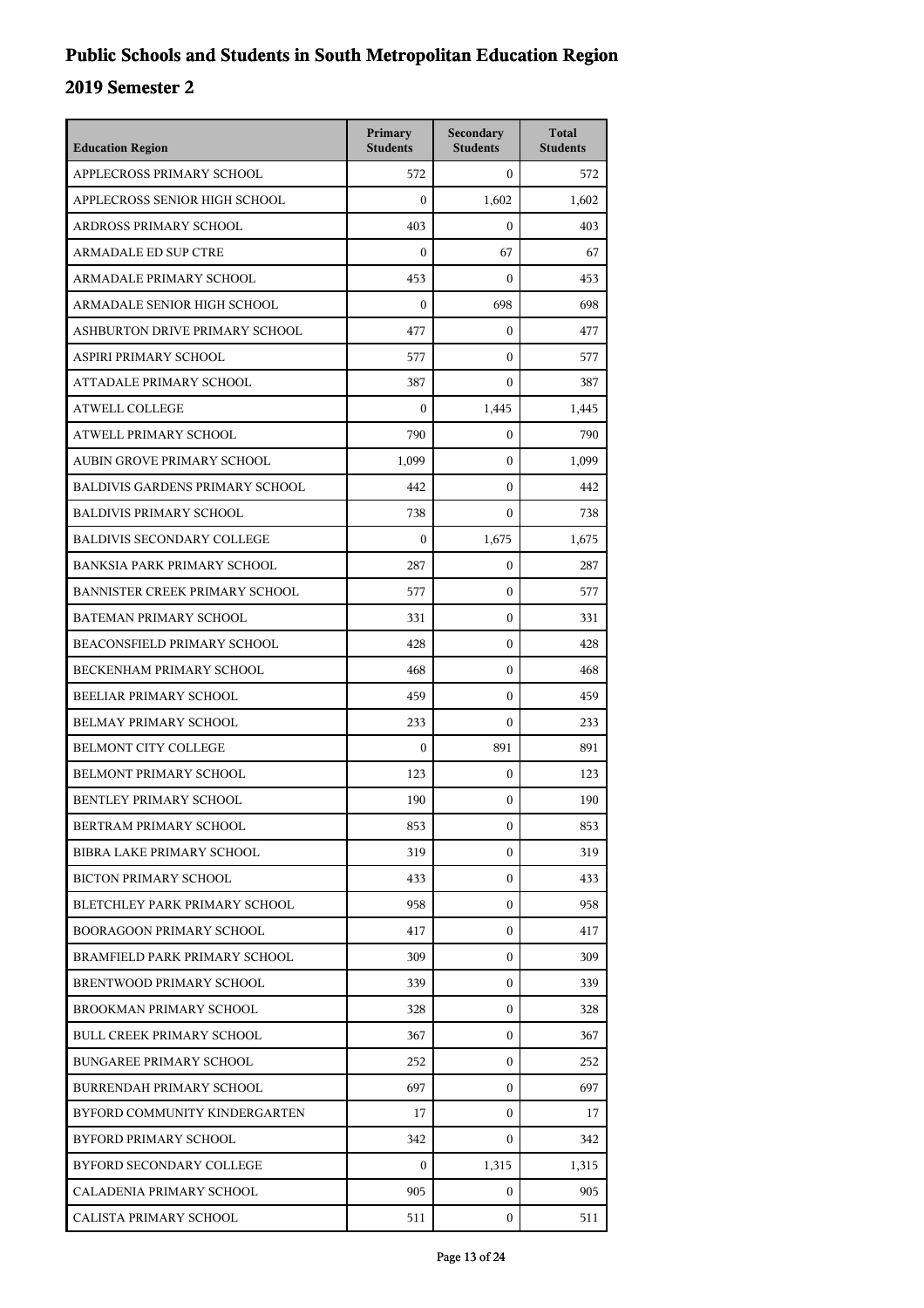| <b>Education Region</b>             | Primary<br><b>Students</b> | Secondary<br><b>Students</b> | <b>Total</b><br><b>Students</b> |
|-------------------------------------|----------------------------|------------------------------|---------------------------------|
| CAMPBELL PRIMARY SCHOOL             | 648                        | $\mathbf{0}$                 | 648                             |
| <b>CANNING COLLEGE</b>              | $\mathbf{0}$               | 326                          | 326                             |
| <b>CANNING VALE COLLEGE</b>         | $\mathbf{0}$               | 1,482                        | 1,482                           |
| <b>CANNING VALE ED SUP CTRE</b>     | 42                         | $\mathbf{0}$                 | 42                              |
| CANNING VALE PRIMARY SCHOOL         | 487                        | $\Omega$                     | 487                             |
| CANNINGTON COM ED SUP CTRE          | $\mathbf{0}$               | 107                          | 107                             |
| CANNINGTON COMMUNITY COLLEGE        | 292                        | 429                          | 721                             |
| CARALEE COMMUNITY SCHOOL            | 333                        | $\mathbf{0}$                 | 333                             |
| CARCOOLA PRIMARY SCHOOL             | 142                        | $\mathbf{0}$                 | 142                             |
| CARLISLE PRIMARY SCHOOL             | 327                        | $\mathbf{0}$                 | 327                             |
| <b>CARSON STREET SCHOOL</b>         | 60                         | $\overline{2}$               | 62                              |
| <b>CASTLEREAGH SCHOOL</b>           | 19                         | 41                           | 60                              |
| <b>CECIL ANDREWS COLLEGE</b>        | $\mathbf{0}$               | 683                          | 683                             |
| CHALLIS COMMUNITY PRIMARY SCHOOL    | 946                        | $\mathbf{0}$                 | 946                             |
| <b>CHARTHOUSE PRIMARY SCHOOL</b>    | 510                        | $\mathbf{0}$                 | 510                             |
| <b>CLIFTON HILLS PRIMARY SCHOOL</b> | 460                        | $\mathbf{0}$                 | 460                             |
| <b>CLOVERDALE ED SUP CTRE</b>       | 57                         | $\mathbf{0}$                 | 57                              |
| CLOVERDALE PRIMARY SCHOOL           | 359                        | $\mathbf{0}$                 | 359                             |
| <b>COASTAL LAKES COLLEGE</b>        | $\mathbf{0}$               | 235                          | 235                             |
| <b>COLLIER PRIMARY SCHOOL</b>       | 273                        | $\mathbf{0}$                 | 273                             |
| <b>COMET BAY COLLEGE</b>            | $\mathbf{0}$               | 1,778                        | 1,778                           |
| <b>COMET BAY PRIMARY SCHOOL</b>     | 877                        | $\mathbf{0}$                 | 877                             |
| COMO PRIMARY SCHOOL                 | 389                        | $\mathbf{0}$                 | 389                             |
| COMO SECONDARY COLLEGE              | $\mathbf{0}$               | 833                          | 833                             |
| COODANUP COLLEGE                    | $\mathbf{0}$               | 765                          | 765                             |
| <b>COOGEE PRIMARY SCHOOL</b>        | 527                        | 0                            | 527                             |
| COOLBELLUP COMMUNITY SCHOOL         | 251                        | $\mathbf{0}$                 | 251                             |
| COOLBELLUP LEARNING CENTRE          | 44                         | $\mathbf{0}$                 | 44                              |
| COOLOONGUP PRIMARY SCHOOL           | 376                        | $\mathbf{0}$                 | 376                             |
| <b>CURTIN PRIMARY SCHOOL</b>        | 124                        | $\Omega$                     | 124                             |
| DARLING RANGE SPORTS COLLEGE        | $\mathbf{0}$               | 914                          | 914                             |
| DAWSON PARK PRIMARY SCHOOL          | 506                        | $\mathbf{0}$                 | 506                             |
| DUDLEY PARK PRIMARY SCHOOL          | 489                        | $\mathbf{0}$                 | 489                             |
| DWELLINGUP PRIMARY SCHOOL           | 58                         | $\mathbf{0}$                 | 58                              |
| EAST FREMANTLE PRIMARY SCHOOL       | 435                        | $\mathbf{0}$                 | 435                             |
| EAST HAMILTON HILL PRIMARY SCH      | 209                        | $\mathbf{0}$                 | 209                             |
| EAST KENWICK PRIMARY SCHOOL         | 403                        | $\mathbf{0}$                 | 403                             |
| EAST MADDINGTON PRIMARY SCHOOL      | 432                        | $\mathbf{0}$                 | 432                             |
| EAST VIC PARK PRIMARY SCHOOL        | 360                        | $\mathbf{0}$                 | 360                             |
| EAST VICTORIA PARK ED SUP CTRE      | 24                         | $\mathbf{0}$                 | 24                              |
| EAST WAIKIKI PRIMARY SCHOOL         | 467                        | $\mathbf{0}$                 | 467                             |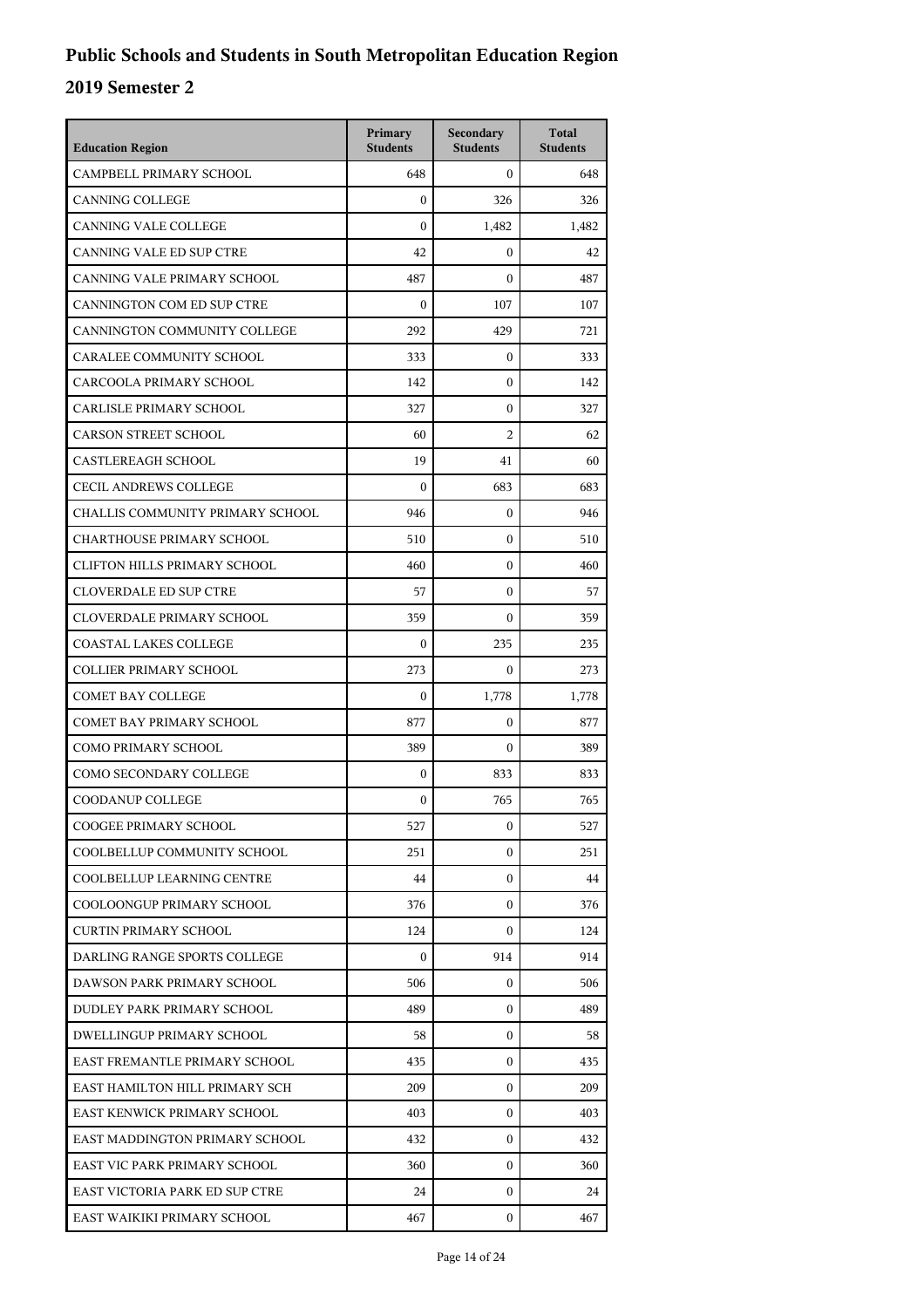| <b>Education Region</b>               | Primary<br><b>Students</b> | Secondary<br><b>Students</b> | <b>Total</b><br><b>Students</b> |
|---------------------------------------|----------------------------|------------------------------|---------------------------------|
| EDNEY PRIMARY SCHOOL                  | 439                        | $\mathbf{0}$                 | 439                             |
| <b>ENDEAVOUR ED SUP CTRE</b>          | 62                         | $\mathbf{0}$                 | 62                              |
| ENDEAVOUR PRIMARY SCHOOL              | 506                        | $\boldsymbol{0}$             | 506                             |
| <b>EXCELSIOR PRIMARY SCHOOL</b>       | 471                        | $\boldsymbol{0}$             | 471                             |
| <b>FALCON PRIMARY SCHOOL</b>          | 543                        | $\theta$                     | 543                             |
| <b>FALLS ROAD PRIMARY SCHOOL</b>      | 335                        | $\mathbf{0}$                 | 335                             |
| FOREST CRESCENT PRIMARY SCHOOL        | 711                        | $\boldsymbol{0}$             | 711                             |
| FORRESTDALE PRIMARY SCHOOL            | 180                        | $\boldsymbol{0}$             | 180                             |
| FORRESTFIELD PRIMARY SCHOOL           | 182                        | $\boldsymbol{0}$             | 182                             |
| FREMANTLE COLLEGE                     | $\boldsymbol{0}$           | 1,080                        | 1,080                           |
| FREMANTLE LANG DEV CTR                | 207                        | $\mathbf{0}$                 | 207                             |
| FREMANTLE PRIMARY SCHOOL              | 304                        | $\boldsymbol{0}$             | 304                             |
| <b>GIBBS STREET PRIMARY SCHOOL</b>    | 501                        | $\mathbf{0}$                 | 501                             |
| <b>GILMORE COLLEGE</b>                | $\boldsymbol{0}$           | 1,139                        | 1,139                           |
| <b>GLENCOE PRIMARY SCHOOL</b>         | 398                        | $\boldsymbol{0}$             | 398                             |
| <b>GOLDEN BAY PRIMARY SCHOOL</b>      | 456                        | $\mathbf{0}$                 | 456                             |
| <b>GOOSEBERRY HILL PRIMARY SCHOOL</b> | 487                        | $\boldsymbol{0}$             | 487                             |
| <b>GOSNELLS PRIMARY SCHOOL</b>        | 421                        | $\boldsymbol{0}$             | 421                             |
| <b>GREENFIELDS PRIMARY SCHOOL</b>     | 385                        | $\mathbf{0}$                 | 385                             |
| <b>GROVELANDS PRIMARY SCHOOL</b>      | 372                        | $\boldsymbol{0}$             | 372                             |
| <b>GWYNNE PARK ED SUP CTRE</b>        | 77                         | $\mathbf{0}$                 | 77                              |
| <b>GWYNNE PARK PRIMARY SCHOOL</b>     | 438                        | $\boldsymbol{0}$             | 438                             |
| <b>HALLS HEAD COLLEGE</b>             | $\overline{0}$             | 1,341                        | 1,341                           |
| <b>HALLS HEAD COLLEGE ESC</b>         | $\boldsymbol{0}$           | 48                           | 48                              |
| HALLS HEAD PRIMARY SCHOOL             | 396                        | $\mathbf{0}$                 | 396                             |
| HAMMOND PARK PRIMARY SCHOOL           | 704                        | 0                            | 704                             |
| HARMONY PRIMARY SCHOOL                | 576                        | $\mathbf{0}$                 | 576                             |
| HARRISDALE PRIMARY SCHOOL             | 1,158                      | $\mathbf{0}$                 | 1,158                           |
| HARRISDALE SENIOR HIGH SCHOOL         | $\overline{0}$             | 879                          | 879                             |
| HAZEL ORME COM KINDERGARTEN           | 38                         | 0                            | 38                              |
| HIGH WYCOMBE PRIMARY SCHOOL           | 366                        | $\mathbf{0}$                 | 366                             |
| HILLMAN PRIMARY SCHOOL                | 338                        | $\mathbf{0}$                 | 338                             |
| HILTON PRIMARY SCHOOL                 | 208                        | $\mathbf{0}$                 | 208                             |
| HONEYWOOD PRIMARY SCHOOL              | 373                        | 0                            | 373                             |
| HUNTINGDALE PRIMARY SCHOOL            | 675                        | 0                            | 675                             |
| JANDAKOT PRIMARY SCHOOL               | 510                        | $\mathbf{0}$                 | 510                             |
| JARRAHDALE PRIMARY SCHOOL             | 87                         | $\mathbf{0}$                 | 87                              |
| JOHN CURTIN COLLEGE OF THE ARTS       | $\overline{0}$             | 1,688                        | 1,688                           |
| JOHN TONKIN COLLEGE                   | $\overline{0}$             | 861                          | 861                             |
| JOHN TONKIN COLLEGE ESC               | $\mathbf{0}$               | 27                           | 27                              |
| KALAMUNDA PRI ED SUP CTRE             | 50                         | 0                            | 50                              |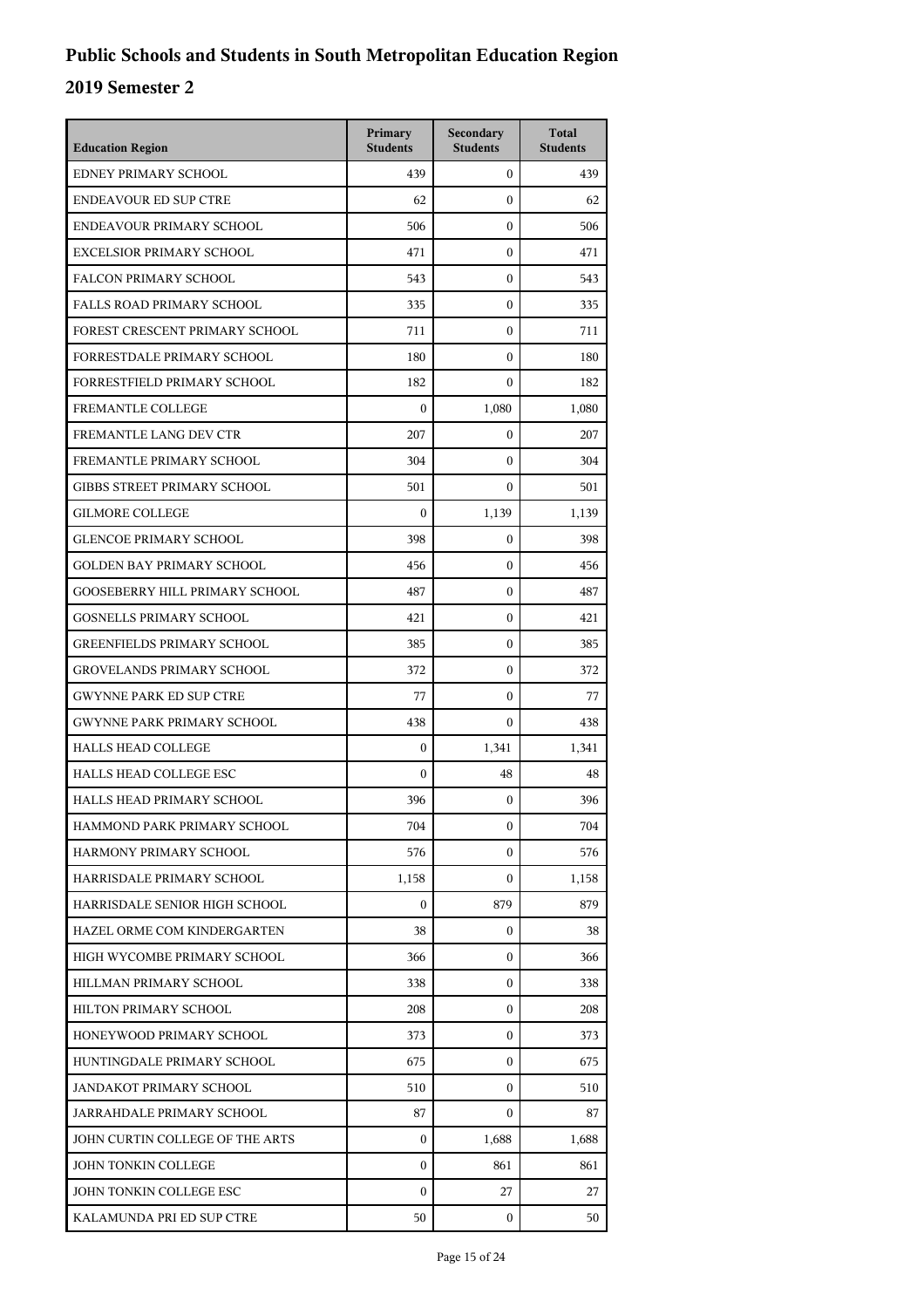| <b>Education Region</b>          | Primary<br><b>Students</b> | Secondary<br><b>Students</b> | <b>Total</b><br><b>Students</b> |
|----------------------------------|----------------------------|------------------------------|---------------------------------|
| KALAMUNDA PRIMARY SCHOOL         | 359                        | $\mathbf{0}$                 | 359                             |
| KALAMUNDA SEC ED SUP CTRE        | $\overline{0}$             | 41                           | 41                              |
| KALAMUNDA SENIOR HIGH SCHOOL     | $\mathbf{0}$               | 1,154                        | 1,154                           |
| KARDINYA PRIMARY SCHOOL          | 311                        | 0                            | 311                             |
| KELMSCOTT PRIMARY SCHOOL         | 328                        | $\theta$                     | 328                             |
| KELMSCOTT SENIOR HIGH SCHOOL     | $\overline{0}$             | 1,341                        | 1,341                           |
| <b>KENSINGTON PRIMARY SCHOOL</b> | 410                        | 0                            | 410                             |
| KENSINGTON SECONDARY SCHOOL      | $\overline{0}$             | 56                           | 56                              |
| KENT STREET SENIOR HIGH SCHOOL   | $\boldsymbol{0}$           | 991                          | 991                             |
| <b>KENWICK SCHOOL</b>            | 37                         | 52                           | 89                              |
| KEWDALE PRIMARY SCHOOL           | 329                        | $\mathbf{0}$                 | 329                             |
| KINDAIMANNA COM KINDERGARTEN     | 9                          | 0                            | 9                               |
| KINGSLEY PRIMARY SCHOOL          | 248                        | $\overline{0}$               | 248                             |
| KOORANA ED SUP CTRE              | 25                         | 0                            | 25                              |
| KOORANA PRIMARY SCHOOL           | 372                        | 0                            | 372                             |
| LAKELAND SENIOR HIGH SCHOOL      | $\overline{0}$             | 616                          | 616                             |
| <b>LAKELANDS PRIMARY SCHOOL</b>  | 734                        | 0                            | 734                             |
| LATHLAIN PRIMARY SCHOOL          | 556                        | $\overline{0}$               | 556                             |
| <b>LEDA ED SUP CTRE</b>          | 54                         | 0                            | 54                              |
| LEDA PRIMARY SCHOOL              | 607                        | 0                            | 607                             |
| LEEMING PRIMARY SCHOOL           | 311                        | $\mathbf{0}$                 | 311                             |
| LEEMING SENIOR HIGH SCHOOL       | $\mathbf{0}$               | 1.085                        | 1,085                           |
| LEEMING SHS ED SUP CTRE          | $\mathbf{0}$               | 124                          | 124                             |
| LESMURDIE PRIMARY SCHOOL         | 343                        | 0                            | 343                             |
| LESMURDIE SENIOR HIGH SCHOOL     | $\mathbf{0}$               | 995                          | 995                             |
| LYNWOOD SENIOR HIGH SCHOOL       | $\boldsymbol{0}$           | 1,351                        | 1,351                           |
| MADDINGTON ED SUP CTRE           | 37                         | 0                            | 37                              |
| MADDINGTON PRIMARY SCHOOL        | 223                        | $\overline{0}$               | 223                             |
| MAIDA VALE PRIMARY SCHOOL        | 413                        | 0                            | 413                             |
| MAKYBE RISE PRIMARY SCHOOL       | 937                        | 0                            | 937                             |
| <b>MALIBU SCHOOL</b>             | 41                         | 70                           | 111                             |
| MANDURAH PRIMARY SCHOOL          | 224                        | $\mathbf{0}$                 | 224                             |
| MANNING PRIMARY SCHOOL           | 398                        | 0                            | 398                             |
| MARRI GROVE PRIMARY SCHOOL       | 556                        | 0                            | 556                             |
| MCDOUGALL PARK COM KINDERGARTEN  | 36                         | 0                            | 36                              |
| MEADOW SPRINGS ED SUP CTRE       | 62                         | 0                            | 62                              |
| MEADOW SPRINGS PRIMARY SCHOOL    | 668                        | 0                            | 668                             |
| MEDINA PRIMARY SCHOOL            | 187                        | 0                            | 187                             |
| MELVILLE PRIMARY SCHOOL          | 706                        | 0                            | 706                             |
| MELVILLE SENIOR HIGH SCHOOL      | $\mathbf{0}$               | 1,401                        | 1,401                           |
| MILLEN PRIMARY SCHOOL            | 491                        | $\mathbf{0}$                 | 491                             |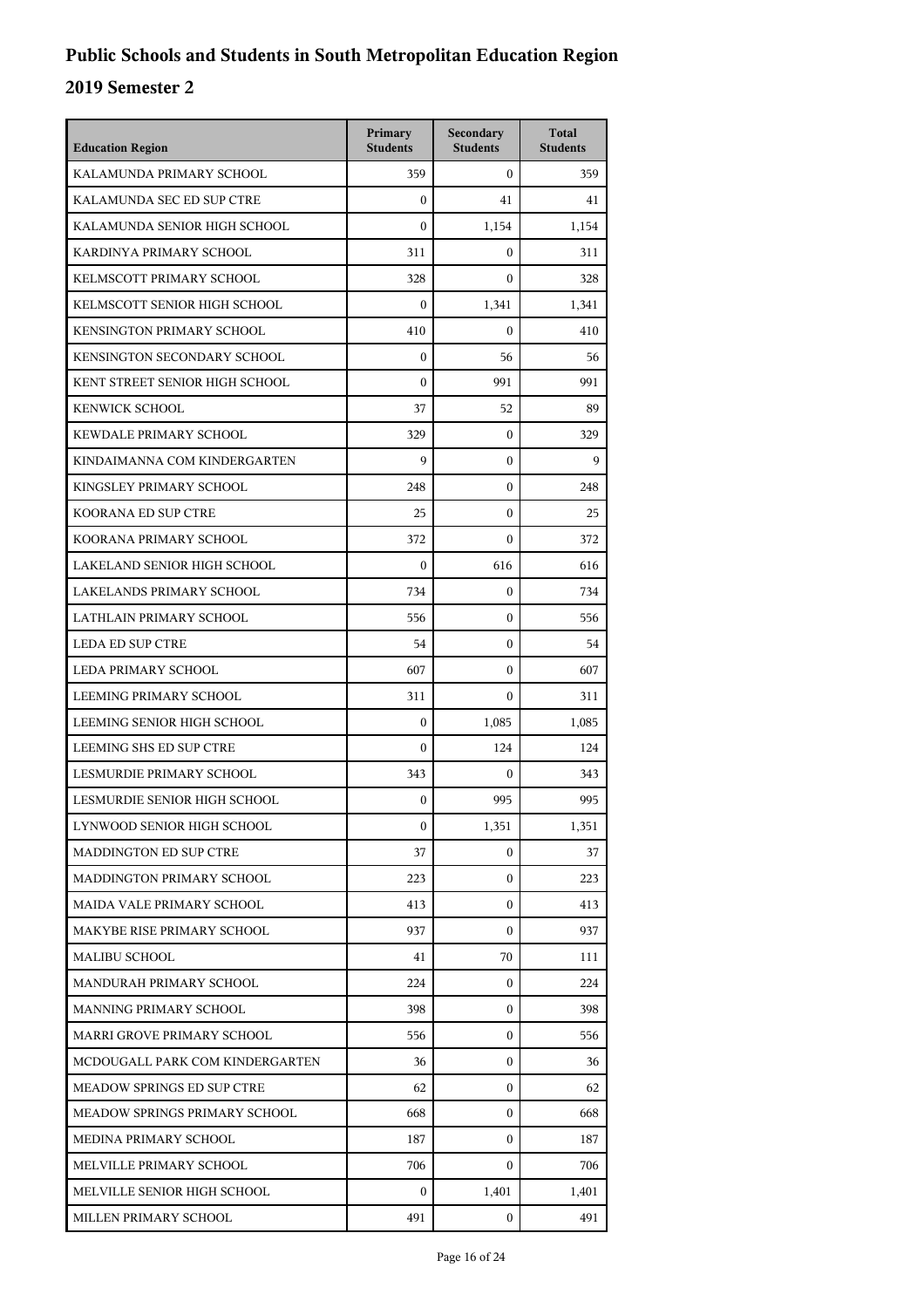| <b>Education Region</b>         | Primary<br><b>Students</b> | Secondary<br><b>Students</b> | <b>Total</b><br><b>Students</b> |
|---------------------------------|----------------------------|------------------------------|---------------------------------|
| MOUNT PLEASANT PRIMARY SCHOOL   | 453                        | $\mathbf{0}$                 | 453                             |
| MUNDIJONG PRIMARY SCHOOL        | 162                        | $\mathbf{0}$                 | 162                             |
| NEERIGEN BROOK PRIMARY SCHOOL   | 368                        | $\boldsymbol{0}$             | 368                             |
| NEWTON PRIMARY SCHOOL           | 252                        | $\boldsymbol{0}$             | 252                             |
| NORTH DANDALUP PRIMARY SCHOOL   | 129                        | $\mathbf{0}$                 | 129                             |
| NORTH FREMANTLE PRIMARY SCHOOL  | 153                        | $\boldsymbol{0}$             | 153                             |
| <b>NORTH LAKE SENIOR CAMPUS</b> | $\boldsymbol{0}$           | 410                          | 410                             |
| NORTH MANDURAH PRIMARY SCHOOL   | 301                        | $\boldsymbol{0}$             | 301                             |
| NORTH PARMELIA PRIMARY SCHOOL   | 292                        | $\boldsymbol{0}$             | 292                             |
| OAKWOOD PRIMARY SCHOOL          | 471                        | $\mathbf{0}$                 | 471                             |
| OBERTHUR PRIMARY SCHOOL         | 662                        | $\mathbf{0}$                 | 662                             |
| OCEAN ROAD PRIMARY SCHOOL       | 670                        | $\mathbf{0}$                 | 670                             |
| ORANGE GROVE PRIMARY SCHOOL     | 132                        | $\mathbf{0}$                 | 132                             |
| ORELIA PRIMARY SCHOOL           | 337                        | $\mathbf{0}$                 | 337                             |
| PALMYRA PRIMARY SCHOOL          | 541                        | $\mathbf{0}$                 | 541                             |
| PARKWOOD PRIMARY SCHOOL         | 554                        | $\mathbf{0}$                 | 554                             |
| PEEL LANG DEV SCH               | 274                        | $\mathbf{0}$                 | 274                             |
| PHOENIX PRIMARY SCHOOL          | 225                        | $\mathbf{0}$                 | 225                             |
| PIARA WATERS PRIMARY SCHOOL     | 844                        | $\mathbf{0}$                 | 844                             |
| PICKERING BROOK PRIMARY SCHOOL  | 137                        | $\mathbf{0}$                 | 137                             |
| PINEVIEW COMMUNITY KINDERGARTEN | 19                         | $\mathbf{0}$                 | 19                              |
| PINJARRA PRIMARY SCHOOL         | 664                        | $\mathbf{0}$                 | 664                             |
| PINJARRA SENIOR HIGH SCHOOL     | $\boldsymbol{0}$           | 734                          | 734                             |
| PORT KENNEDY PRIMARY SCHOOL     | 463                        | $\mathbf{0}$                 | 463                             |
| QUEENS PARK PRIMARY SCHOOL      | 260                        | $\mathbf{0}$                 | 260                             |
| RANFORD PRIMARY SCHOOL          | 656                        | 0                            | 656                             |
| REDCLIFFE PRIMARY SCHOOL        | 275                        | $\mathbf{0}$                 | 275                             |
| RICHMOND PRIMARY SCHOOL         | 410                        | $\mathbf{0}$                 | 410                             |
| RIDGE VIEW SECONDARY COLLEGE    | $\Omega$                   | 175                          | 175                             |
| RIVERGUMS PRIMARY SCHOOL        | 641                        | $\mathbf{0}$                 | 641                             |
| RIVERSIDE ED SUP CTRE           | 69                         | $\mathbf{0}$                 | 69                              |
| RIVERSIDE PRIMARY SCHOOL        | 475                        | $\mathbf{0}$                 | 475                             |
| <b>RIVERTON ED SUP CTRE</b>     | 30                         | $\mathbf{0}$                 | 30                              |
| RIVERTON PRIMARY SCHOOL         | 621                        | 0                            | 621                             |
| RIVERVALE PRIMARY SCHOOL        | 195                        | $\mathbf{0}$                 | 195                             |
| ROCKINGHAM BEACH ED SUP CTRE    | 59                         | $\mathbf{0}$                 | 59                              |
| ROCKINGHAM BEACH PRIMARY SCHOOL | 511                        | $\mathbf{0}$                 | 511                             |
| ROCKINGHAM LAKES PRIMARY SCHOOL | 528                        | 0                            | 528                             |
| ROCKINGHAM SENIOR HIGH SCHOOL   | $\Omega$                   | 932                          | 932                             |
| ROCKINGHAM SHS ED SUP CTRE      | $\Omega$                   | 74                           | 74                              |
| ROLEYSTONE COMMUNITY COLLEGE    | 616                        | 225                          | 841                             |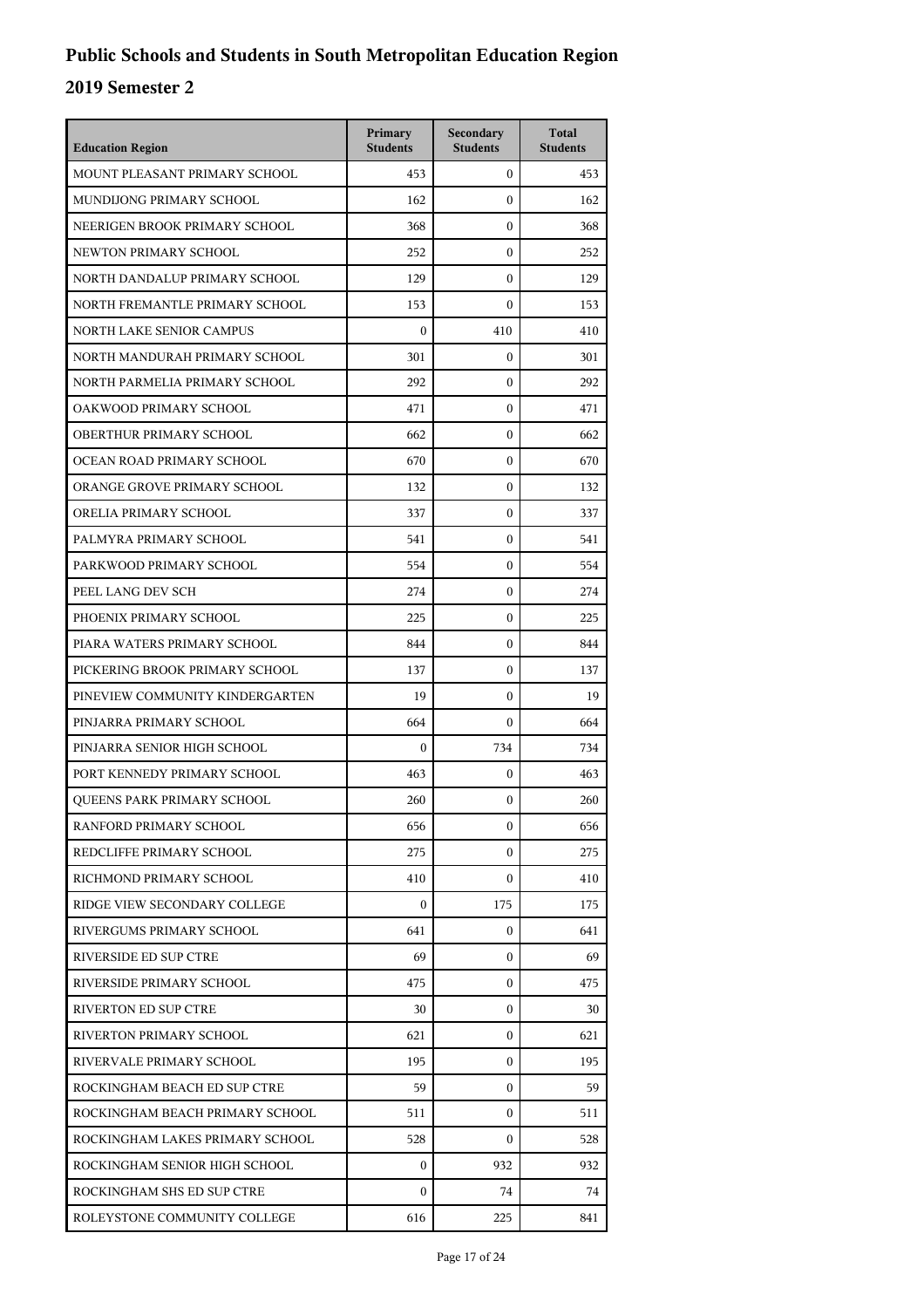| <b>Education Region</b>         | Primary<br><b>Students</b> | Secondary<br><b>Students</b> | <b>Total</b><br><b>Students</b> |
|---------------------------------|----------------------------|------------------------------|---------------------------------|
| ROSSMOYNE PRIMARY SCHOOL        | 425                        | $\mathbf{0}$                 | 425                             |
| ROSSMOYNE SENIOR HIGH SCHOOL    | $\boldsymbol{0}$           | 2.188                        | 2,188                           |
| ROSSMOYNE-RIVERTON COM KIN      | 40                         | $\overline{0}$               | 40                              |
| ROSTRATA PRIMARY SCHOOL         | 907                        | 0                            | 907                             |
| SAFETY BAY PRIMARY SCHOOL       | 707                        | $\theta$                     | 707                             |
| SAFETY BAY SENIOR HIGH SCHOOL   | $\mathbf{0}$               | 1,108                        | 1,108                           |
| <b>SAMSON PRIMARY SCHOOL</b>    | 379                        | 0                            | 379                             |
| SEAFORTH PRIMARY SCHOOL         | 204                        | $\overline{0}$               | 204                             |
| SECRET HARBOUR PRIMARY SCHOOL   | 709                        | 0                            | 709                             |
| SERPENTINE PRIMARY SCHOOL       | 197                        | 0                            | 197                             |
| SETTLERS PRIMARY SCHOOL         | 768                        | $\overline{0}$               | 768                             |
| <b>SEVENOAKS SENIOR COLLEGE</b> | $\boldsymbol{0}$           | 440                          | 440                             |
| SHELLEY PRIMARY SCHOOL          | 390                        | $\overline{0}$               | 390                             |
| SINGLETON PRIMARY SCHOOL        | 647                        | 0                            | 647                             |
| SOUTH COOGEE PRIMARY SCHOOL     | 476                        | 0                            | 476                             |
| SOUTH EAST METRO LANG DEV CTR   | 246                        | $\overline{0}$               | 246                             |
| SOUTH HALLS HEAD PRIMARY SCHOOL | 584                        | 0                            | 584                             |
| SOUTH LAKE PRIMARY SCHOOL       | 261                        | $\overline{0}$               | 261                             |
| SOUTH PERTH PRIMARY SCHOOL      | 395                        | 0                            | 395                             |
| SOUTH THORNLIE PRIMARY SCHOOL   | 450                        | 0                            | 450                             |
| SOUTHERN GROVE PRIMARY SCHOOL   | 282                        | 0                            | 282                             |
| <b>SOUTHERN RIVER COLLEGE</b>   | $\boldsymbol{0}$           | 878                          | 878                             |
| SOUTHWELL PRIMARY SCHOOL        | 80                         | $\overline{0}$               | 80                              |
| SPEARWOOD ALTERNATIVE SCHOOL    | 91                         | 0                            | 91                              |
| SPEARWOOD PRIMARY SCHOOL        | 109                        | 0                            | 109                             |
| SPRING ROAD COM KINDERGARTEN    | 18                         | 0                            | 18                              |
| SUCCESS PRIMARY SCHOOL          | 733                        | 0                            | 733                             |
| THORNLIE PRIMARY SCHOOL         | 389                        | 0                            | 389                             |
| THORNLIE SENIOR HIGH SCHOOL     | $\mathbf{0}$               | 1,136                        | 1,136                           |
| TUART RISE PRIMARY SCHOOL       | 788                        | 0                            | 788                             |
| VICTORIA PARK PRIMARY SCHOOL    | 514                        | 0                            | 514                             |
| WAIKIKI PRIMARY SCHOOL          | 346                        | 0                            | 346                             |
| WALLISTON PRIMARY SCHOOL        | 193                        | 0                            | 193                             |
| WARNBRO COM HIGH SCHOOL ES CTRE | $\mathbf{0}$               | 91                           | 91                              |
| WARNBRO COMMUNITY HIGH SCHOOL   | $\mathbf{0}$               | 918                          | 918                             |
| WARNBRO PRIMARY SCHOOL          | 331                        | 0                            | 331                             |
| WAROONA DISTRICT HIGH SCHOOL    | 170                        | 83                           | 253                             |
| WATTLE GROVE PRIMARY SCHOOL     | 809                        | 0                            | 809                             |
| WELLARD PRIMARY SCHOOL          | 482                        | 0                            | 482                             |
| WEST BYFORD PRIMARY SCHOOL      | 779                        | 0                            | 779                             |
| WEST LEEMING PRIMARY SCHOOL     | 475                        | 0                            | 475                             |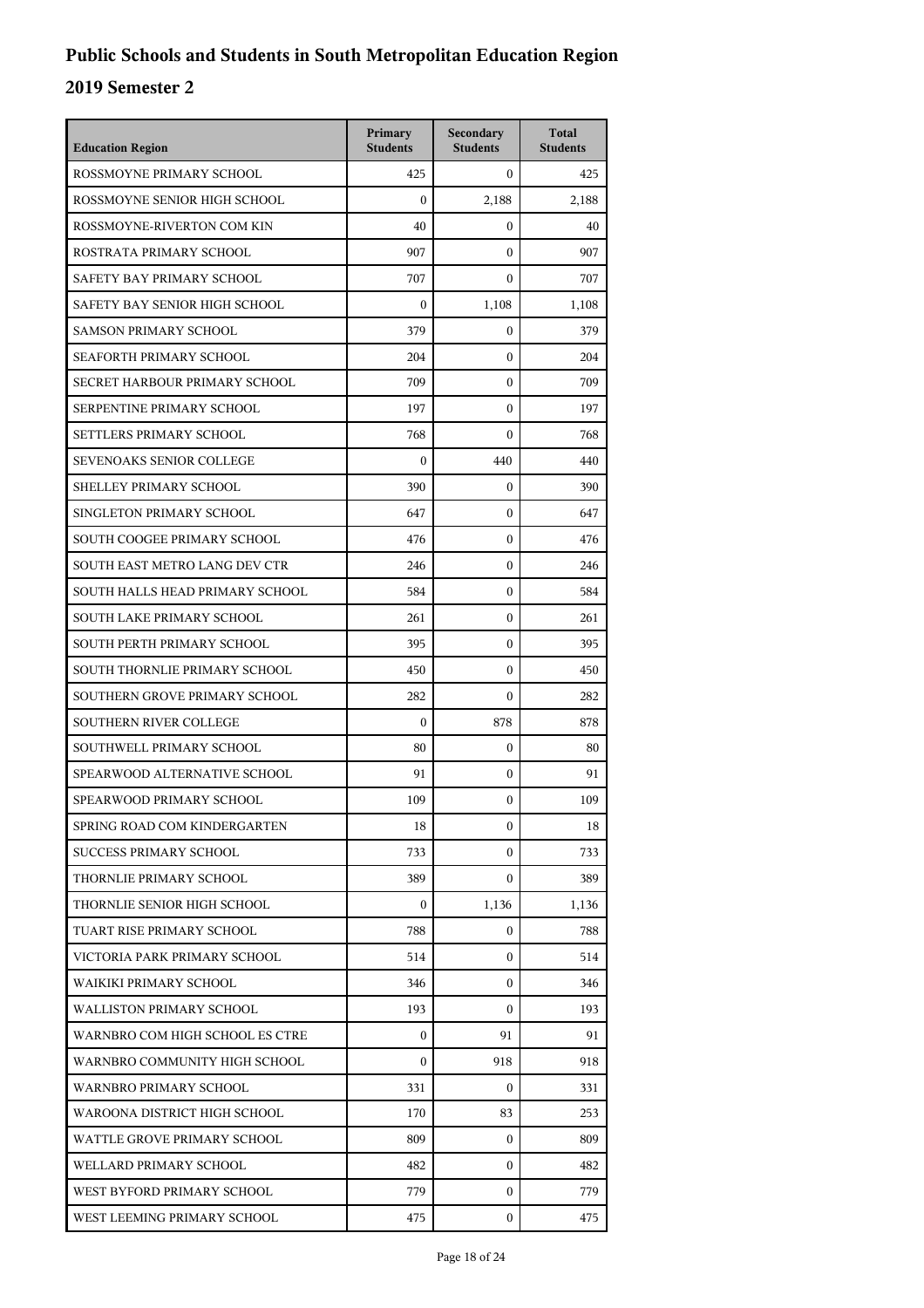| <b>Education Region</b>         | Primary<br><b>Students</b> | Secondary<br><b>Students</b> | <b>Total</b><br><b>Students</b> |
|---------------------------------|----------------------------|------------------------------|---------------------------------|
| WESTFIELD PARK PRIMARY SCHOOL   | 324                        | $\Omega$                     | 324                             |
| WHITE GUM VALLEY PRIMARY SCHOOL | 249                        | $\Omega$                     | 249                             |
| WILLANDRA PRIMARY SCHOOL        | 634                        | $\Omega$                     | 634                             |
| WILLETTON PRIMARY SCHOOL        | 642                        | $\theta$                     | 642                             |
| WILLETTON SENIOR HIGH SCHOOL    | $\theta$                   | 2,410                        | 2,410                           |
| WILSON PRIMARY SCHOOL           | 291                        | $\theta$                     | 291                             |
| WINTERFOLD PRIMARY SCHOOL       | 360                        | $\Omega$                     | 360                             |
| WINTHROP PRIMARY SCHOOL         | 608                        | $\Omega$                     | 608                             |
| WIRRABIRRA ED SUP CTRE          | 36                         | $\Omega$                     | 36                              |
| WIRRABIRRA PRIMARY SCHOOL       | 416                        | $\Omega$                     | 416                             |
| WOODLAND GROVE PRIMARY SCHOOL   | 728                        | $\Omega$                     | 728                             |
| WOODLUPINE PRIMARY SCHOOL       | 236                        | $\Omega$                     | 236                             |
| YALE PRIMARY SCHOOL             | 465                        | $\Omega$                     | 465                             |
| YANGEBUP PRIMARY SCHOOL         | 281                        | $\Omega$                     | 281                             |
| YULE BROOK COLLEGE              | $\theta$                   | 278                          | 278                             |
| TOTAL                           | 83,066                     | 43,708                       | 126,774                         |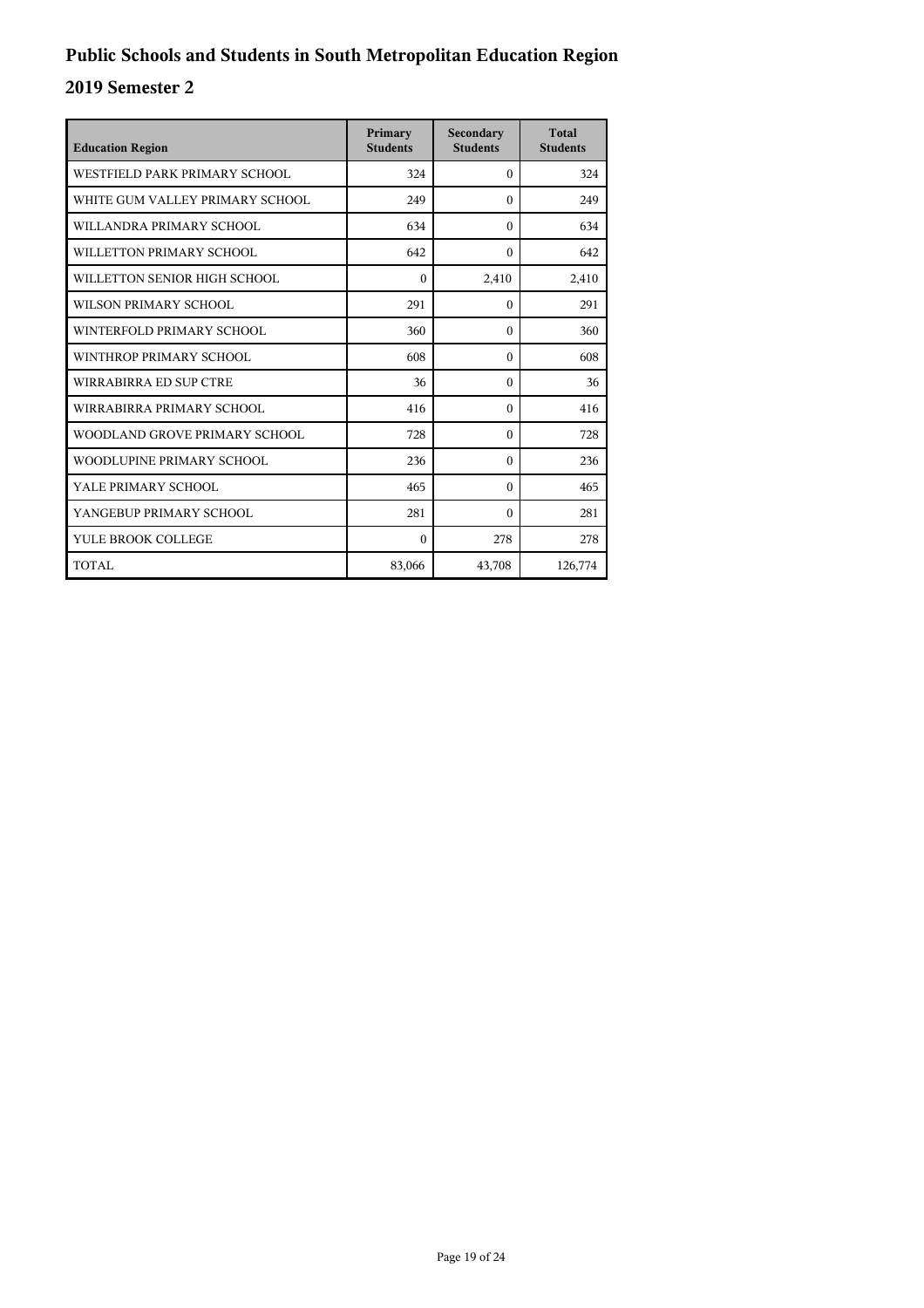| <b>Education Region</b>             | Primary<br><b>Students</b> | Secondary<br><b>Students</b> | <b>Total</b><br><b>Students</b> |
|-------------------------------------|----------------------------|------------------------------|---------------------------------|
| ADAM ROAD PRIMARY SCHOOL            | 465                        | $\mathbf{0}$                 | 465                             |
| ALBANY COMMUNITY KINDERGARTEN       | 29                         | $\mathbf{0}$                 | 29                              |
| ALBANY PRIMARY SCHOOL               | 463                        | $\mathbf{0}$                 | 463                             |
| ALBANY SECONDARY ED SUP CTRE        | $\boldsymbol{0}$           | 55                           | 55                              |
| ALBANY SENIOR HIGH SCHOOL           | $\mathbf{0}$               | 971                          | 971                             |
| ALLANSON PRIMARY SCHOOL             | 89                         | $\boldsymbol{0}$             | 89                              |
| <b>AMAROO PRIMARY SCHOOL</b>        | 304                        | $\mathbf{0}$                 | 304                             |
| AUGUSTA PRIMARY SCHOOL              | 73                         | $\mathbf{0}$                 | 73                              |
| AUSTRALIND PRIMARY SCHOOL           | 174                        | $\boldsymbol{0}$             | 174                             |
| AUSTRALIND SENIOR HIGH SCHOOL       | $\mathbf{0}$               | 1,399                        | 1,399                           |
| <b>BALINGUP PRIMARY SCHOOL</b>      | 58                         | $\boldsymbol{0}$             | 58                              |
| <b>BORDEN PRIMARY SCHOOL</b>        | 21                         | $\mathbf{0}$                 | 21                              |
| BOYANUP PRIMARY SCHOOL              | 127                        | $\mathbf{0}$                 | 127                             |
| BOYUP BROOK DISTRICT HIGH SCH       | 111                        | 51                           | 162                             |
| BREMER BAY PRIMARY SCHOOL           | 23                         | $\boldsymbol{0}$             | 23                              |
| <b>BRIDGETOWN HIGH SCHOOL</b>       | $\mathbf{0}$               | 190                          | 190                             |
| BRIDGETOWN PRIMARY SCHOOL           | 255                        | $\mathbf{0}$                 | 255                             |
| BRUNSWICK JUNCTION PRIMARY SCH      | 61                         | $\mathbf{0}$                 | 61                              |
| <b>BUNBURY PRIMARY SCHOOL</b>       | 436                        | $\mathbf{0}$                 | 436                             |
| <b>BUNBURY SENIOR HIGH SCHOOL</b>   | $\mathbf{0}$               | 946                          | 946                             |
| <b>BUSSELTON PRIMARY SCHOOL</b>     | 260                        | $\mathbf{0}$                 | 260                             |
| <b>BUSSELTON SENIOR HIGH SCHOOL</b> | $\mathbf{0}$               | 670                          | 670                             |
| CAPE NATURALISTE COLLEGE            | $\boldsymbol{0}$           | 818                          | 818                             |
| CAPEL PRIMARY SCHOOL                | 352                        | $\mathbf{0}$                 | 352                             |
| CAREY PARK PRIMARY SCHOOL           | 309                        | $\mathbf{0}$                 | 309                             |
| <b>CLIFTON PARK PRIMARY SCHOOL</b>  | 165                        | $\mathbf{0}$                 | 165                             |
| <b>COLLEGE ROW SCHOOL</b>           | 16                         | 26                           | 42                              |
| COLLIE SENIOR HIGH SCHOOL           | $\Omega$                   | 520                          | 520                             |
| COOINDA PRIMARY SCHOOL              | 384                        | 0                            | 384                             |
| COWARAMUP PRIMARY SCHOOL            | 340                        | 0                            | 340                             |
| <b>CRANBROOK PRIMARY SCHOOL</b>     | 60                         | $\Omega$                     | 60                              |
| DALYELLUP COLLEGE                   | $\Omega$                   | 786                          | 786                             |
| DALYELLUP PRIMARY SCHOOL            | 572                        | 0                            | 572                             |
| DARDANUP PRIMARY SCHOOL             | 137                        | $\mathbf{0}$                 | 137                             |
| DENMARK PRIMARY SCHOOL              | 433                        | $\Omega$                     | 433                             |
| DENMARK SENIOR HIGH SCHOOL          | $\Omega$                   | 427                          | 427                             |
| DJIDI DJIDI ABORIGINAL SCHOOL       | 97                         | $\mathbf{0}$                 | 97                              |
| DONNYBROOK DISTRICT HIGH SCHOOL     | 290                        | 148                          | 438                             |
| DUNSBOROUGH PRIMARY SCHOOL          | 767                        | $\mathbf{0}$                 | 767                             |
| EAST MANJIMUP PRIMARY SCHOOL        | 229                        | $\Omega$                     | 229                             |
| EATON COMMUNITY COLLEGE             | 0                          | 561                          | 561                             |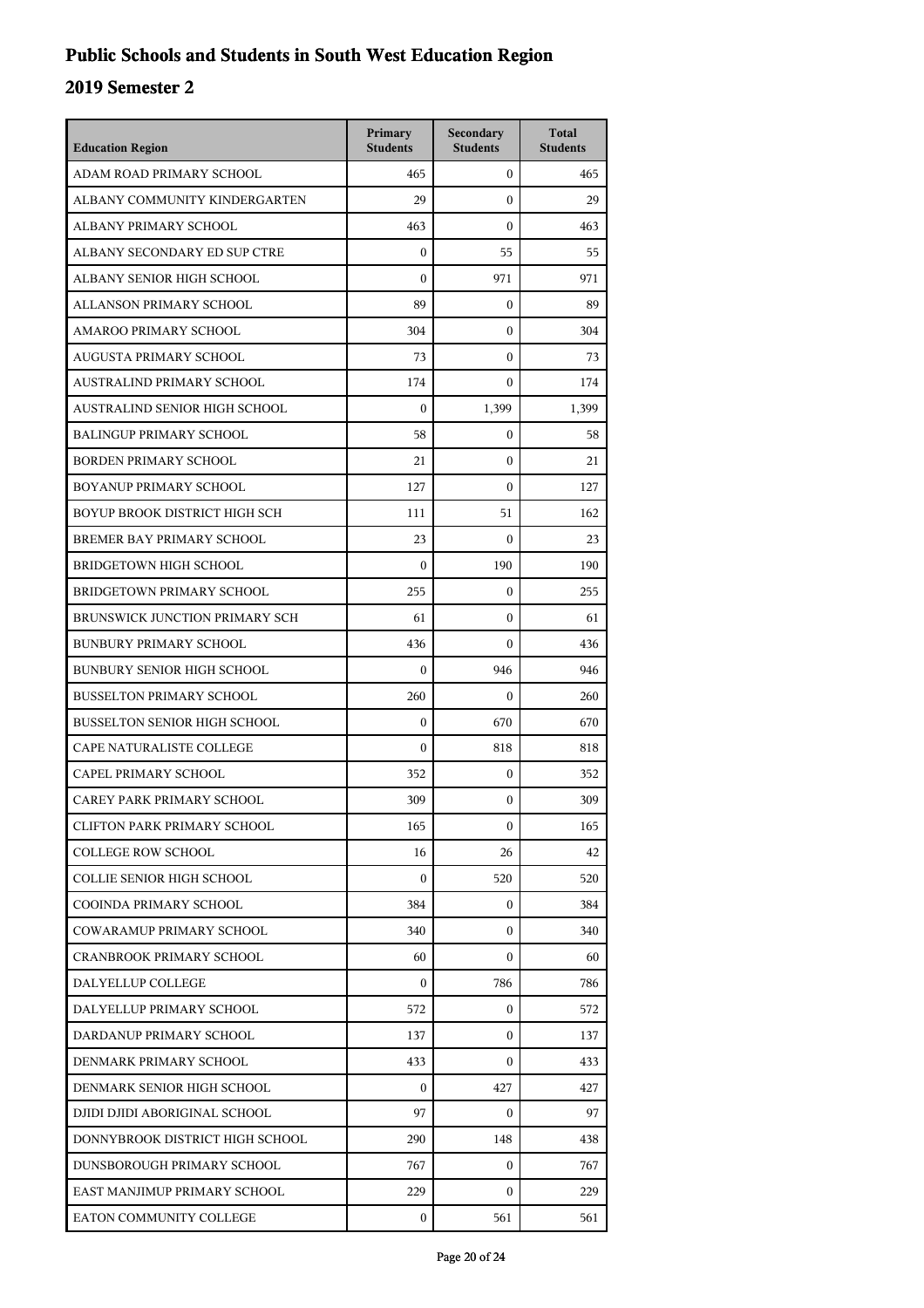| <b>Education Region</b>           | Primary<br><b>Students</b> | Secondary<br><b>Students</b> | <b>Total</b><br><b>Students</b> |
|-----------------------------------|----------------------------|------------------------------|---------------------------------|
| EATON PRIMARY SCHOOL              | 435                        | $\mathbf{0}$                 | 435                             |
| <b>FAIRVIEW PRIMARY SCHOOL</b>    | 212                        | $\mathbf{0}$                 | 212                             |
| FLINDERS PARK PRIMARY SCHOOL      | 434                        | $\mathbf{0}$                 | 434                             |
| FRANKLAND RIVER PRIMARY SCHOOL    | 58                         | $\mathbf{0}$                 | 58                              |
| <b>GAIRDNER PRIMARY SCHOOL</b>    | 31                         | $\mathbf{0}$                 | 31                              |
| <b>GEOGRAPHE ED SUP CTRE</b>      | 16                         | 27                           | 43                              |
| <b>GEOGRAPHE PRIMARY SCHOOL</b>   | 497                        | $\mathbf{0}$                 | 497                             |
| <b>GLEN HUON PRIMARY SCHOOL</b>   | 494                        | $\mathbf{0}$                 | 494                             |
| GNOWANGERUP DISTRICT HIGH SCH     | 113                        | 20                           | 133                             |
| <b>GREENBUSHES PRIMARY SCHOOL</b> | 30                         | $\mathbf{0}$                 | 30                              |
| HARVEY PRIMARY SCHOOL             | 330                        | $\mathbf{0}$                 | 330                             |
| HARVEY SENIOR HIGH SCHOOL         | $\boldsymbol{0}$           | 222                          | 222                             |
| JERRAMUNGUP DISTRICT HIGH SCH     | 84                         | 50                           | 134                             |
| KARRIDALE PRIMARY SCHOOL          | 56                         | $\mathbf{0}$                 | 56                              |
| KENDENUP PRIMARY SCHOOL           | 67                         | $\mathbf{0}$                 | 67                              |
| KINGSTON PRIMARY SCHOOL           | 766                        | $\mathbf{0}$                 | 766                             |
| KIRUP PRIMARY SCHOOL              | 21                         | $\mathbf{0}$                 | 21                              |
| KOJONUP DISTRICT HIGH SCHOOL      | 177                        | 63                           | 240                             |
| LITTLE GROVE PRIMARY SCHOOL       | 179                        | $\mathbf{0}$                 | 179                             |
| LOCKYER COMMUNITY KINDERGARTEN    | 76                         | $\mathbf{0}$                 | 76                              |
| LOWER KING COM KINDERGARTEN       | 19                         | $\mathbf{0}$                 | 19                              |
| MAIDENS PARK PRIMARY SCHOOL       | 173                        | $\mathbf{0}$                 | 173                             |
| <b>MANEA SENIOR COLLEGE</b>       | $\mathbf{0}$               | 651                          | 651                             |
| MANJIMUP ED SUP CTRE              | 9                          | 13                           | 22                              |
| MANJIMUP PRIMARY SCHOOL           | 236                        | $\mathbf{0}$                 | 236                             |
| MANJIMUP SENIOR HIGH SCHOOL       | $\boldsymbol{0}$           | 616                          | 616                             |
| MARGARET RIVER PRIMARY SCHOOL     | 797                        | 0                            | 797                             |
| MARGARET RIVER SNR HIGH SCHOOL    | $\boldsymbol{0}$           | 1,058                        | 1,058                           |
| MOUNT BARKER COMMUNITY COLLEGE    | 381                        | 349                          | 730                             |
| MOUNT LOCKYER PRIMARY SCHOOL      | 598                        | 0                            | 598                             |
| MOUNT MANYPEAKS PRIMARY SCHOOL    | 22                         | 0                            | 22                              |
| NANNUP DISTRICT HIGH SCHOOL       | 115                        | 39                           | 154                             |
| NEWTON MOORE ED SUP CTRE          | $\boldsymbol{0}$           | 68                           | 68                              |
| NEWTON MOORE SENIOR HIGH SCHOOL   | $\boldsymbol{0}$           | 647                          | 647                             |
| NORTH ALBANY SENIOR HIGH SCHOOL   | $\boldsymbol{0}$           | 804                          | 804                             |
| NORTHCLIFFE DISTRICT HIGH SCH     | 43                         | 18                           | 61                              |
| ONGERUP PRIMARY SCHOOL            | 19                         | $\mathbf{0}$                 | 19                              |
| PARKFIELD PRIMARY SCHOOL          | 573                        | $\Omega$                     | 573                             |
| PEMBERTON DISTRICT HIGH SCHOOL    | 100                        | 34                           | 134                             |
| PICTON PRIMARY SCHOOL             | 176                        | 0                            | 176                             |
| RAPIDS LANDING PRIMARY SCHOOL     | 229                        | $\mathbf{0}$                 | 229                             |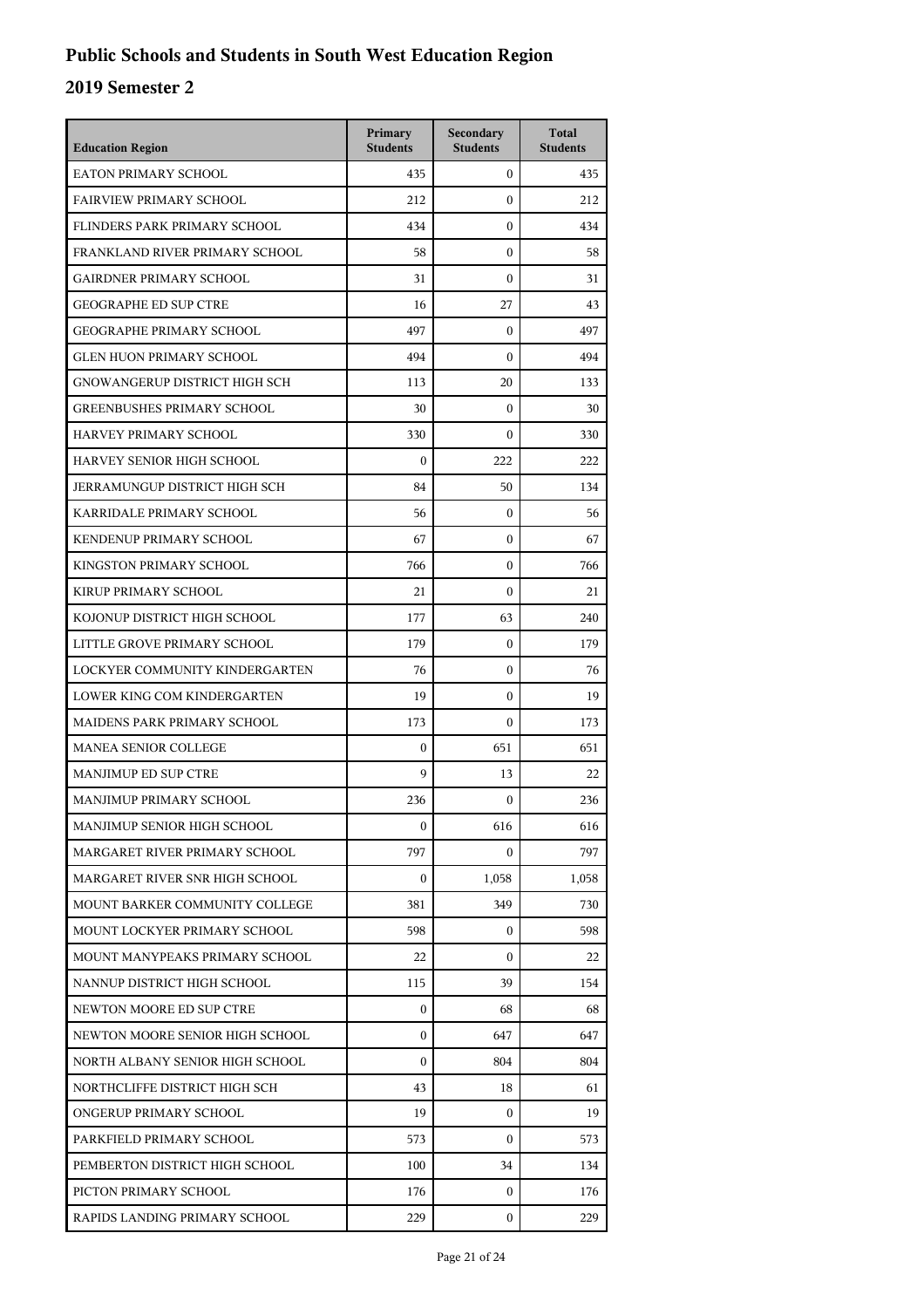| <b>Education Region</b>          | Primary<br><b>Students</b> | Secondary<br><b>Students</b> | <b>Total</b><br><b>Students</b> |
|----------------------------------|----------------------------|------------------------------|---------------------------------|
| RIVER VALLEY PRIMARY SCHOOL      | 81                         | $\Omega$                     | 81                              |
| <b>SOUTH BUNBURY ED SUP CTRE</b> | 51                         | $\Omega$                     | 51                              |
| SOUTH BUNBURY PRIMARY SCHOOL     | 403                        | $\Omega$                     | 403                             |
| SOUTH STIRLING PRIMARY SCHOOL    | 26                         | $\Omega$                     | 26                              |
| SPENCER PARK ED SUP CTRE         | 24                         | $\Omega$                     | 24                              |
| SPENCER PARK PRIMARY SCHOOL      | 285                        | $\mathbf{0}$                 | 285                             |
| TAMBELLUP PRIMARY SCHOOL         | 61                         | $\Omega$                     | 61                              |
| TREENDALE PRIMARY SCHOOL         | 561                        | $\Omega$                     | 561                             |
| TUART FOREST PRIMARY SCHOOL      | 472                        | $\Omega$                     | 472                             |
| VASSE PRIMARY SCHOOL             | 781                        | $\Omega$                     | 781                             |
| WA COL OF AGRI - DENMARK         | $\theta$                   | 141                          | 141                             |
| WA COL OF AGRI - HARVEY          | $\Omega$                   | 172                          | 172                             |
| <b>WALPOLE PRIMARY SCHOOL</b>    | 39                         | $\Omega$                     | 39                              |
| WELLSTEAD PRIMARY SCHOOL         | 24                         | $\Omega$                     | 24                              |
| WEST BUSSELTON PRIMARY SCHOOL    | 338                        | $\Omega$                     | 338                             |
| WILSON PARK PRIMARY SCHOOL       | 86                         | $\Omega$                     | 86                              |
| YAKAMIA PRIMARY SCHOOL           | 415                        | $\Omega$                     | 415                             |
| YARLOOP PRIMARY SCHOOL           | 42                         | $\Omega$                     | 42                              |
| TOTAL                            | 18,355                     | 12,560                       | 30,915                          |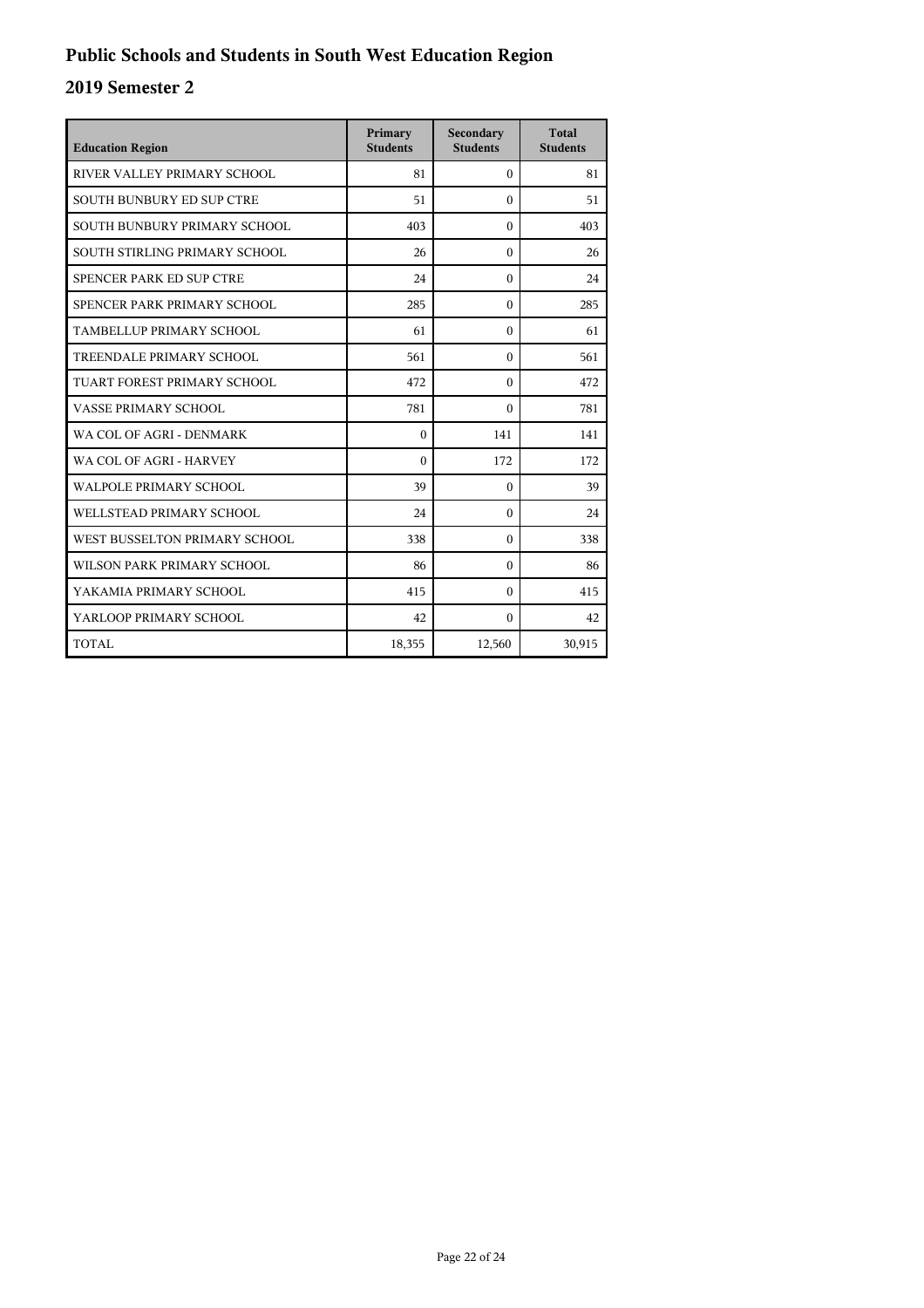## **Public Schools and Students in Wheatbelt Education Region**

| <b>Education Region</b>              | Primary<br><b>Students</b> | Secondary<br><b>Students</b> | <b>Total</b><br><b>Students</b> |
|--------------------------------------|----------------------------|------------------------------|---------------------------------|
| <b>AVONVALE ED SUP CTRE</b>          | 17                         | 9                            | 26                              |
| AVONVALE PRIMARY SCHOOL              | 152                        | $\boldsymbol{0}$             | 152                             |
| <b>BABAKIN PRIMARY SCHOOL</b>        | 15                         | $\mathbf{0}$                 | 15                              |
| <b>BAKERS HILL PRIMARY SCHOOL</b>    | 164                        | $\boldsymbol{0}$             | 164                             |
| <b>BEACON PRIMARY SCHOOL</b>         | 18                         | $\boldsymbol{0}$             | 18                              |
| BENCUBBIN PRIMARY SCHOOL             | 29                         | $\theta$                     | 29                              |
| BEVERLEY DISTRICT HIGH SCHOOL        | 115                        | 35                           | 150                             |
| BODDINGTON DISTRICT HIGH SCHOOL      | 195                        | 48                           | 243                             |
| <b>BOLGART PRIMARY SCHOOL</b>        | 24                         | $\mathbf{0}$                 | 24                              |
| <b>BRAESIDE PRIMARY SCHOOL</b>       | 202                        | $\mathbf{0}$                 | 202                             |
| BROOKTON DISTRICT HIGH SCHOOL        | 102                        | 22                           | 124                             |
| <b>BROOMEHILL PRIMARY SCHOOL</b>     | 50                         | $\boldsymbol{0}$             | 50                              |
| BRUCE ROCK DISTRICT HIGH SCHOOL      | 91                         | 25                           | 116                             |
| CADOUX PRIMARY SCHOOL                | 24                         | $\mathbf{0}$                 | 24                              |
| CALINGIRI PRIMARY SCHOOL             | 38                         | $\boldsymbol{0}$             | 38                              |
| CENTRAL MIDLANDS SNR HIGH SCH        | $\theta$                   | 169                          | 169                             |
| <b>CORRIGIN DISTRICT HIGH SCHOOL</b> | 91                         | 27                           | 118                             |
| CUNDERDIN DISTRICT HIGH SCHOOL       | 106                        | 51                           | 157                             |
| DALWALLINU DISTRICT HIGH SCHOOL      | 140                        | 59                           | 199                             |
| DARKAN PRIMARY SCHOOL                | 91                         | $\mathbf{0}$                 | 91                              |
| DOWERIN DISTRICT HIGH SCHOOL         | 95                         | 37                           | 132                             |
| DUMBLEYUNG PRIMARY SCHOOL            | 29                         | $\mathbf{0}$                 | 29                              |
| EAST NARROGIN PRIMARY SCHOOL         | 183                        | $\mathbf{0}$                 | 183                             |
| <b>GOOMALLING PRIMARY SCHOOL</b>     | 52                         | $\boldsymbol{0}$             | 52                              |
| <b>HYDEN PRIMARY SCHOOL</b>          | 57                         | $\boldsymbol{0}$             | 57                              |
| KALANNIE PRIMARY SCHOOL              | 30                         | $\boldsymbol{0}$             | 30                              |
| KATANNING PRIMARY SCHOOL             | 192                        | $\mathbf{0}$                 | 192                             |
| KATANNING SENIOR HIGH SCHOOL         | $\overline{0}$             | 360                          | 360                             |
| KELLERBERRIN DISTRICT HIGH SCH       | 98                         | 18                           | 116                             |
| KONDININ PRIMARY SCHOOL              | 17                         | $\mathbf{0}$                 | 17                              |
| KOORDA PRIMARY SCHOOL                | 27                         | 0                            | 27                              |
| KUKERIN PRIMARY SCHOOL               | 42                         | $\mathbf{0}$                 | 42                              |
| KULIN DISTRICT HIGH SCHOOL           | 93                         | 34                           | 127                             |
| LAKE GRACE DISTRICT HIGH SCHOOL      | 85                         | 27                           | 112                             |
| MECKERING PRIMARY SCHOOL             | 22                         | $\mathbf{0}$                 | 22                              |
| MERREDIN COLLEGE                     | 223                        | 358                          | 581                             |
| MILING PRIMARY SCHOOL                | 36                         | $\mathbf{0}$                 | 36                              |
| MOORA PRIMARY SCHOOL                 | 108                        | $\mathbf{0}$                 | 108                             |
| MOORINE ROCK PRIMARY SCHOOL          | 19                         | $\boldsymbol{0}$             | 19                              |
| MUKINBUDIN DISTRICT HIGH SCHOOL      | 73                         | 39                           | 112                             |
| NAREMBEEN DISTRICT HIGH SCHOOL       | 89                         | 42                           | 131                             |